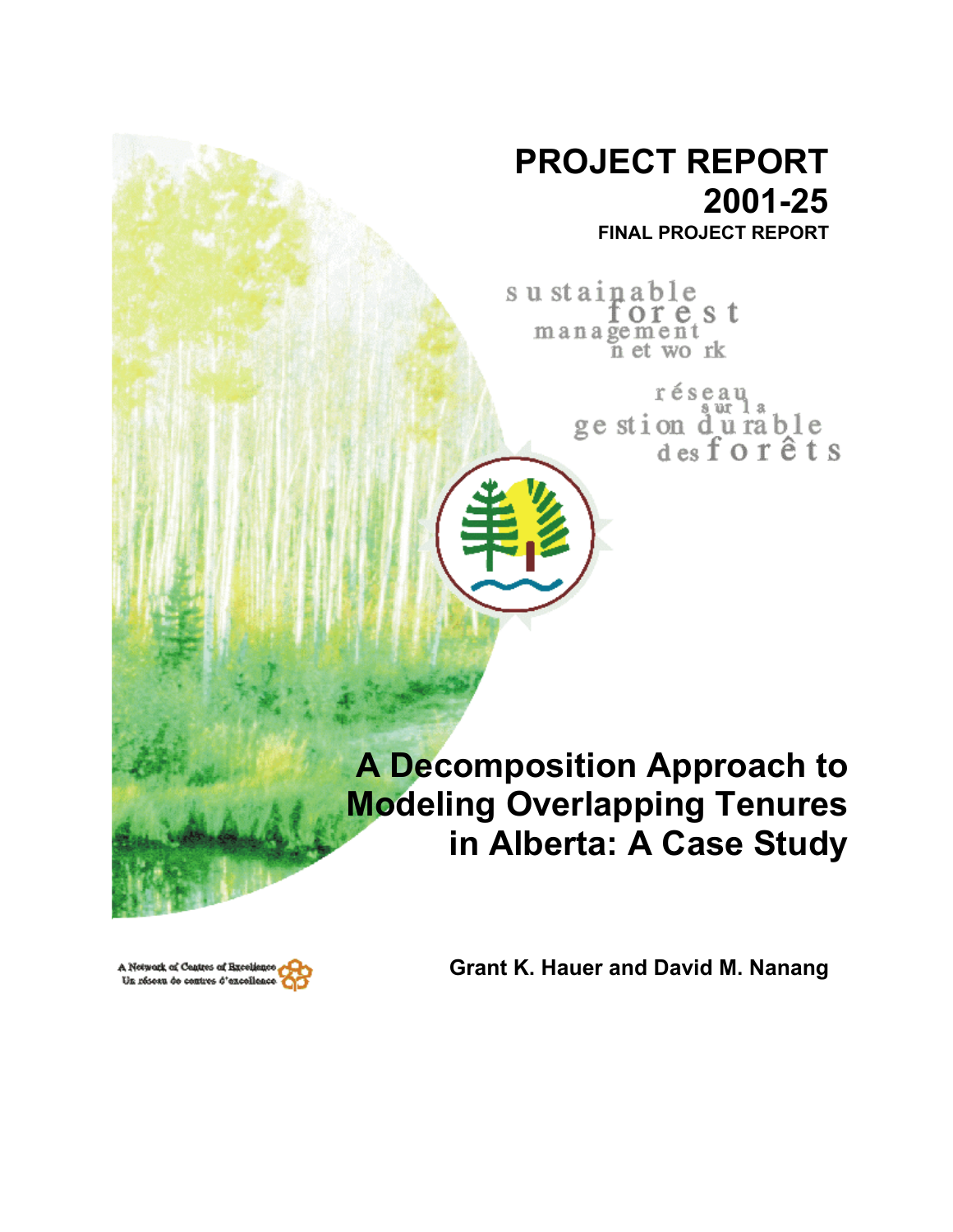For copies of this or other SFM publications contact:

Sustainable Forest Management Network G208 Biological Sciences Building University of Alberta Edmonton, Alberta, T6G 2E9 Ph: (780) 492 6659 Fax: (780) 492 8160 http://www.ualberta.ca/sfm

ISBN 1-55261-135-3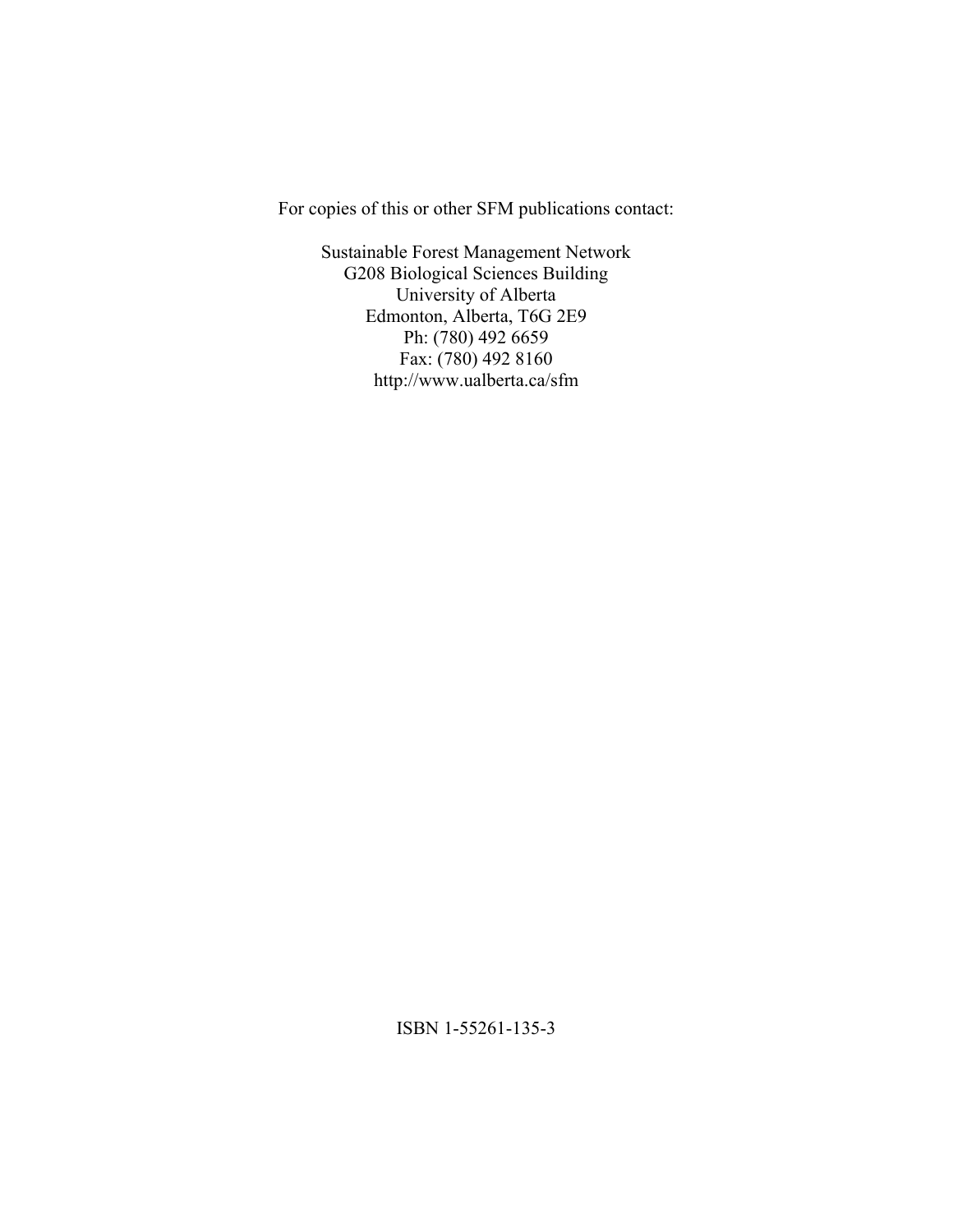# **A Decomposition Approach to Modeling Overlapping Tenures in Alberta: A Case Study**

**SFM Network Project: Optimization-based Forest Planning Tools for Sustainable Forest Management** 

by

#### **Grant K. Hauer and David M. Nanang**

Department of Rural Economy University of Alberta, Edmonton, Alberta

July 2001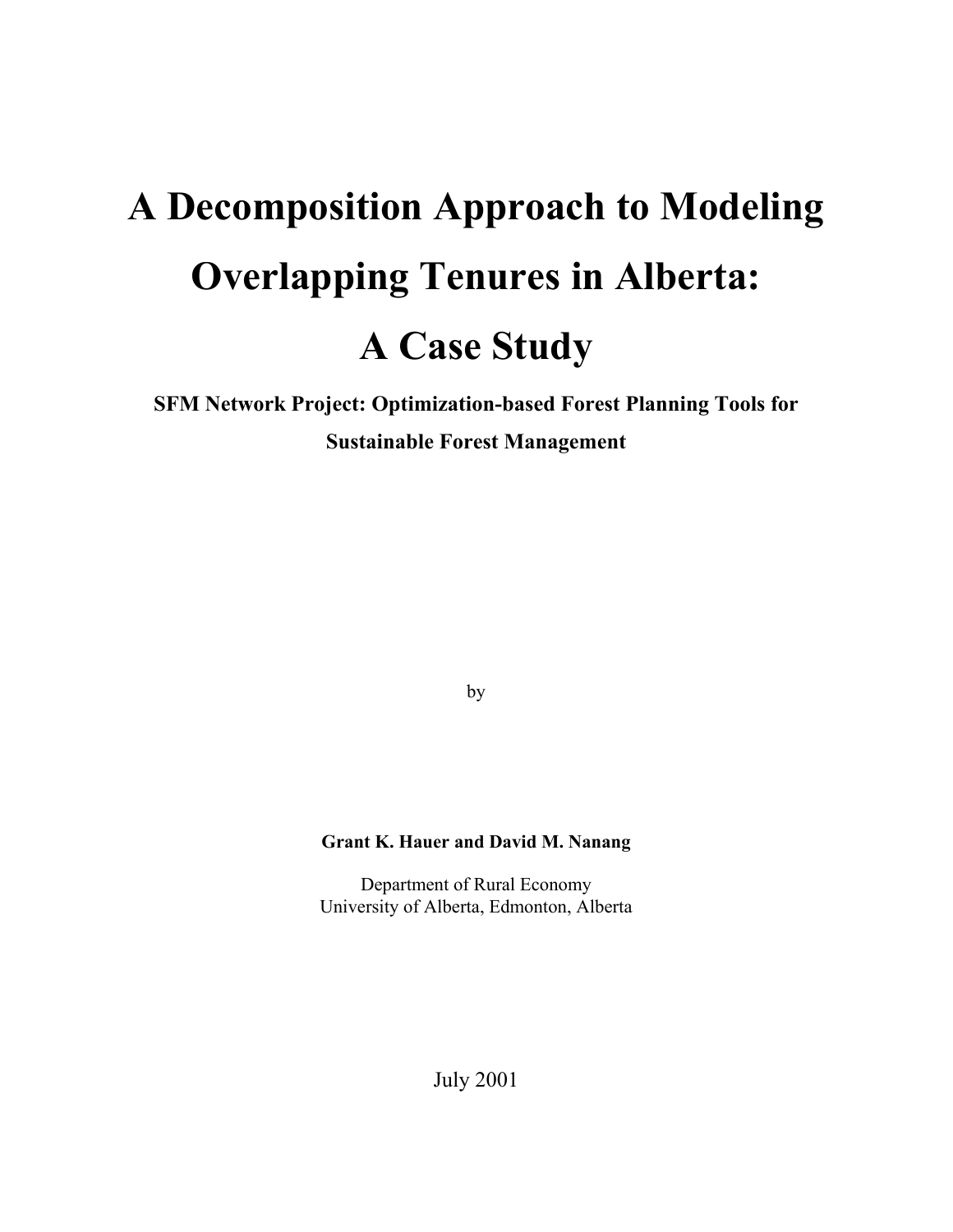# **ABSTRACT**

The purpose of this study was to demonstrate how a decomposition approach to solving large spatially detailed forest management scheduling models could be applied to the problem of overlapping tenures in Alberta. A Model II forest scheduling model that maximized net present value subject to mill capacity, multiple mill and product demands, regeneration, area, overlapping tenure, and even-flow constraints was specified. The resulting formulation is extremely large with over 5 million decision variables and at least 100,000 constraints. The decomposition approach was able to solve this formulation in about 30 minutes on a computer with a Pentium III processor. This shows that the method used has a potential of being applied in practice to investigate long-term timber supply and demand situations where spatial detail is required.

This overlapping tenure application of the model showed that constraints imposed by overlapping tenures could lead to inefficiencies in wood allocation. The results showed that marginal costs of the overlapping tenure constraints were positive and that the marginal cost of producing wood products increased when overlapping tenure constraints were present. The model also provides important shadow price information (marginal cost or marginal value) that is useful for determining how various constraints affect each demand location in the model. For example, the results in this report show that relaxation of overlapping tenure constraints may lead to gains for some mills and losses for others although the overall effect of removing constraints is positive.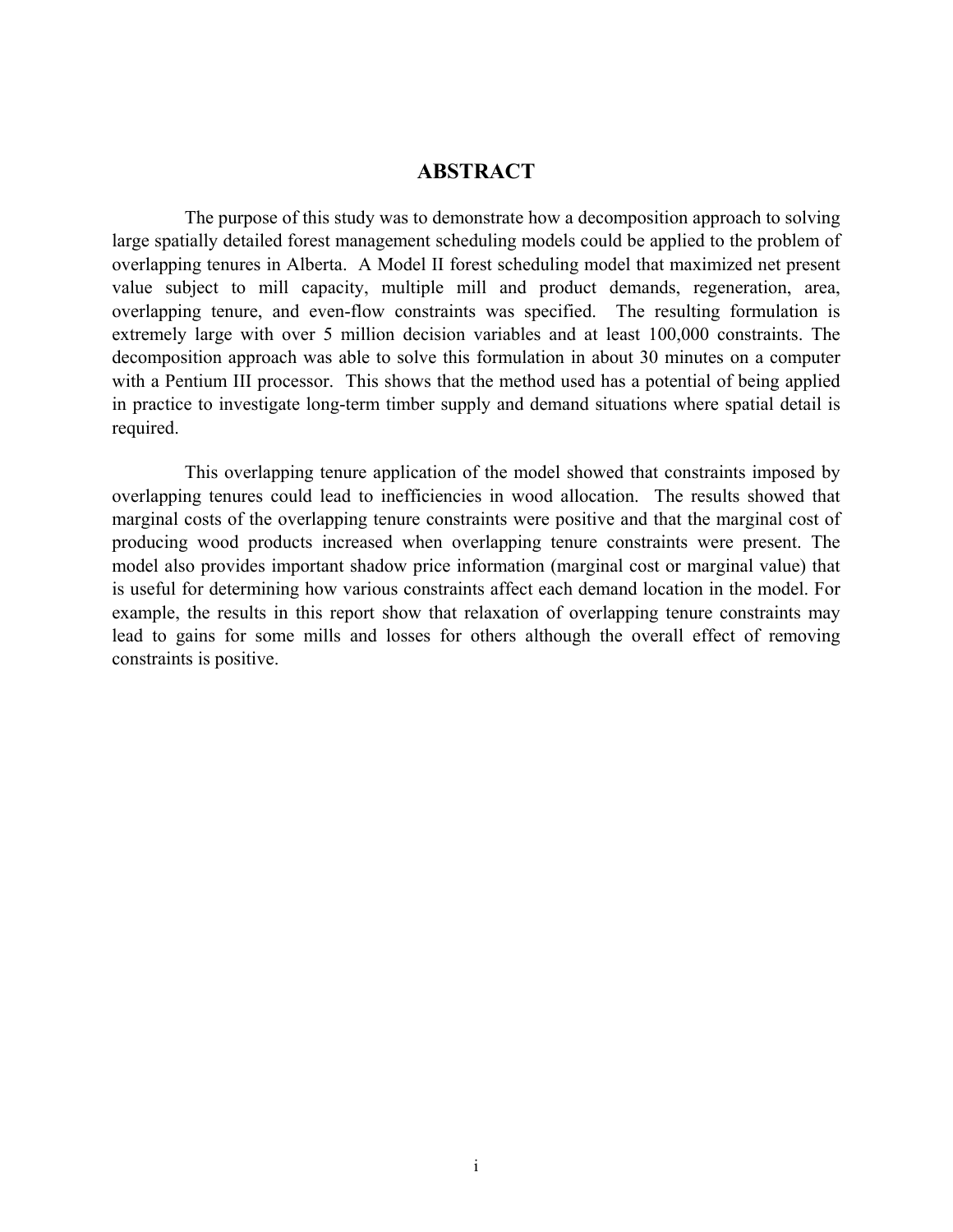# **ACKNOWLEDGEMENTS**

We would like to thank Sustainable Forest Management Network for providing the financial support needed to carry out this study. Neil Stevens and Mark Messmer of Weyerhaeuser Canada have also provided valuable support with the provision of forest inventory data, yield information and other management information. We would also like to thank our programmers Ryan Thompson and Jackie Lau for their valuable contributions.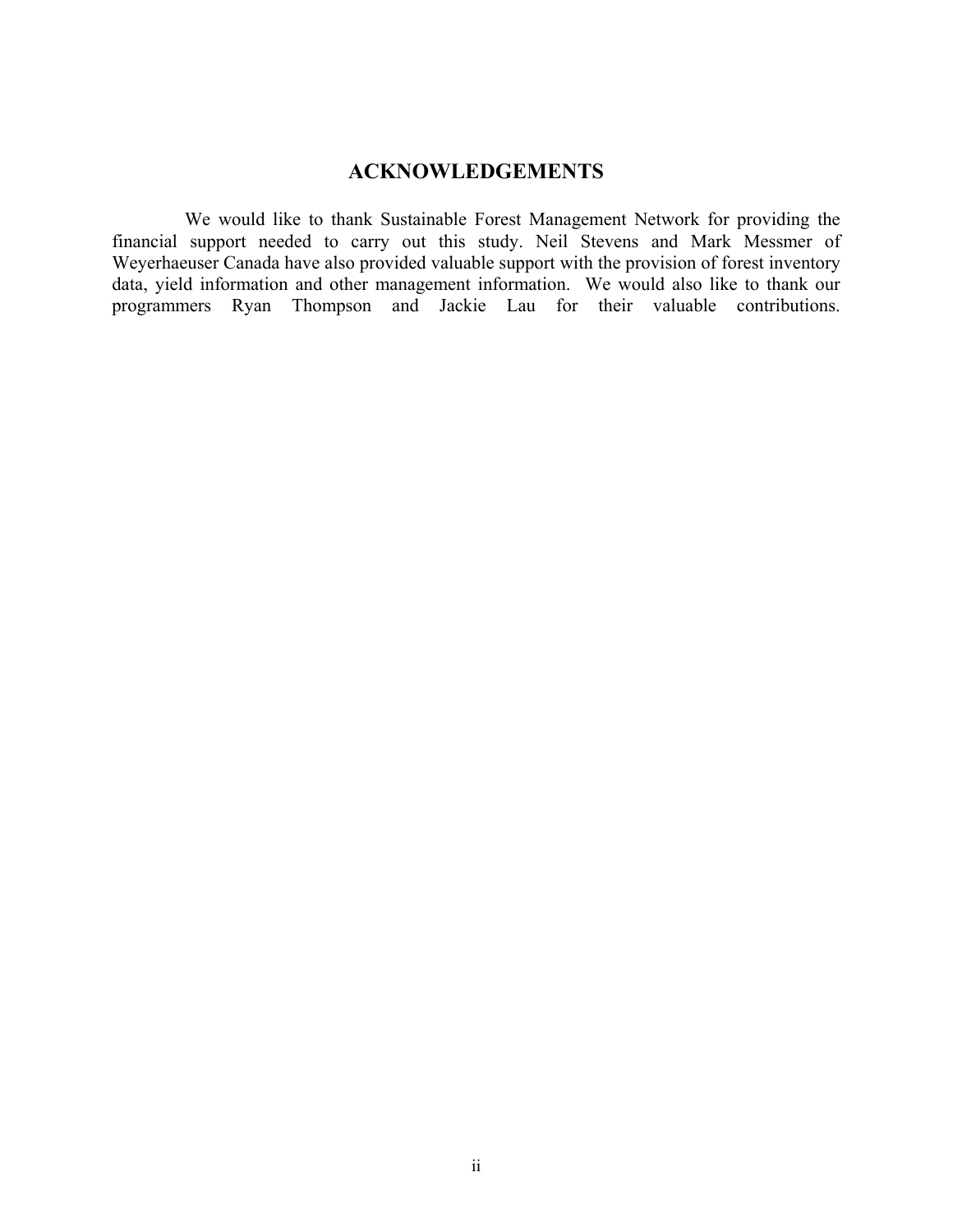#### **INTRODUCTION**

Increasing demands for wood products and for non-timber goods and services in forests place ever-greater requirements on scheduling and planning of management activities on forested areas in Canada. The problem is extremely complicated because it requires scheduling the harvest and other management activities on many forest classes over time and space and must simultaneously consider the forest-wide constraints on wood demand (usually from several locations) and other non-timber goods and services. The fact that wood demand usually arises from several locations and from several different companies with different use rights to wood or forest tenures over the same land base complicates planning even further. The purpose of this research was to develop a forest management scheduling model based on economic optimization principles and at the same time capable of handling a large amount of spatial detail, both in terms of representation of forest supply locations and alternative mill demand locations. The basic framework was developed so that the model's capabilities could be expanded to incorporate spatial models of non-timber forest user behavior and a strategic forest access model. In addition, the model was used in a case study to examine the consequences and costs of having several companies with use rights for wood over the same land base (overlapping tenures).

Mathematical programming is a widely used technique in planning the management of forests because of its adaptability to the wide range of problems encountered in forest management. Due to the large spatial and temporal dimensions considered, harvest scheduling usually involves very large linear programming models, including, in some cases, hundreds of thousands of choice variables and thousands of constraints. Current forest management scheduling models used in Alberta for allowable cut calculations, for example, incorporate large amounts of spatial detail, at least for the first harvest in the planning horizon, with some even using the stand polygon as a spatial unit (M. Messmer, Weyerhaeuser Canada Ltd., Edmonton, Alberta, pers. comm.). However, these models tend to be simple "maximize volume over time" objective functions and tend to be quite constrained in terms of the number of alternatives they consider (e.g. the number of regeneration alternatives is usually restricted to one). Even though the models consider relatively few options given the large spatial detail represented and with recent advances in computer technology the resulting models can be cumbersome to use and may take many hours or days to solve.

While incorporating economic criteria into a forest management-scheduling model does not complicate matters in principle, incorporating the overlapping tenure considerations into models does. Overlapping tenures in Alberta impose several types of constraints on woodland operations. To understand these constraints a short description of overlapping tenures is warranted. Overlapping tenures are areas of land where harvesting rights are allocated to more than one firm on the same piece of land. The usual configuration of overlapping tenures in Alberta is that one firm has an area based tenure with rights to harvest over the whole area of the forest as well as rights to harvest all or most of the tree species on the areas. Along with these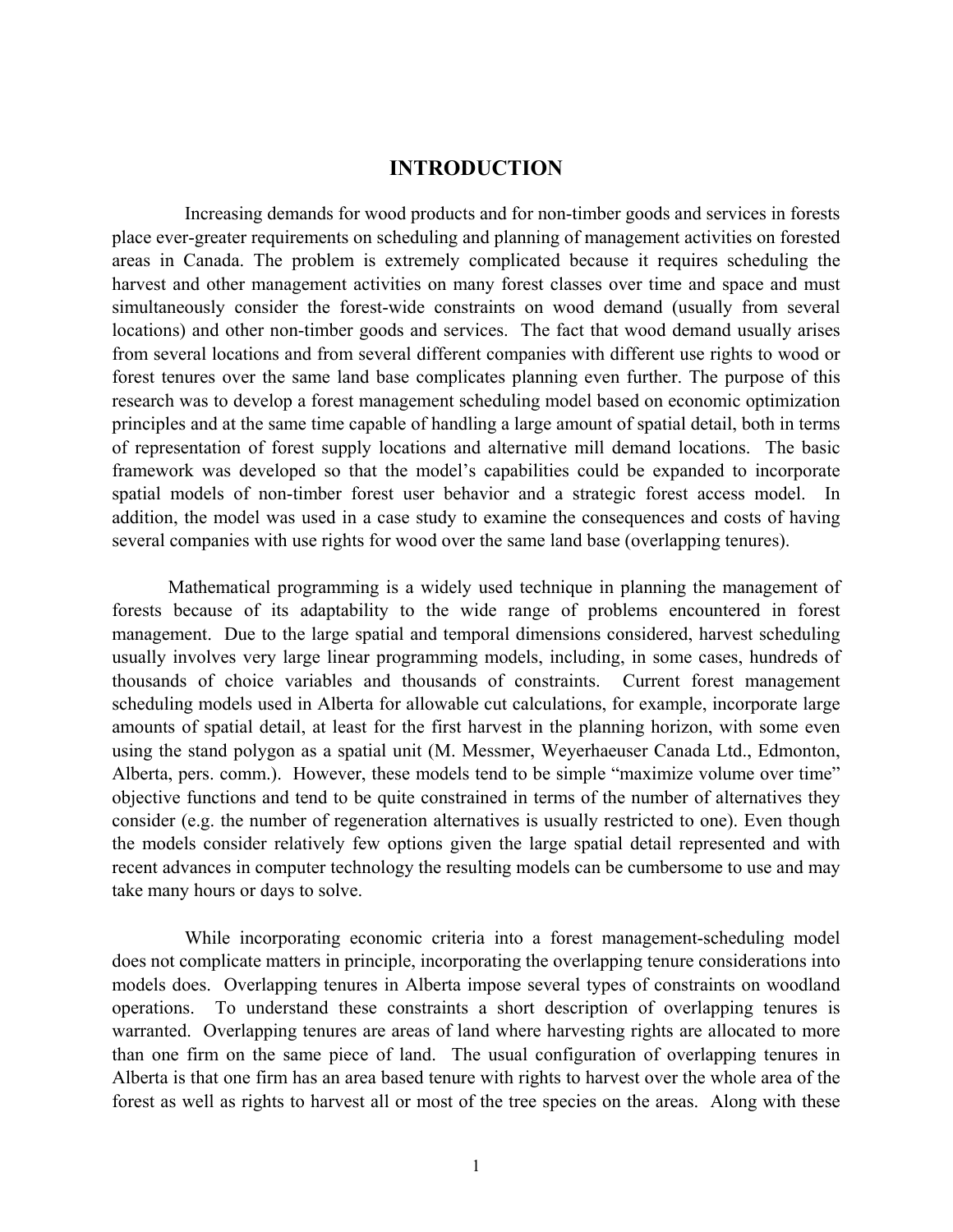rights there are obligations to regenerate harvested areas and to plan for the sequencing of harvests over the land base and to ensure that harvesting operations are sustainable. The full set of rights and obligations are set out in a Forest Management Agreement (FMA). The term overlapping tenure comes about when within the FMA areas there are embedded volume based tenures, which are held by other firms. Although the volume based tenures or quotas are not "area-based" like FMAs there are usually restrictions on which areas within the FMA boundaries that harvests may take place. In addition, volume based tenures are usually species specific. Only certain species (deciduous, conifer) may be harvested by the quota holders. To complicate matters further land is usually classified on the basis of the predominant species and the harvesting rights of volume quota holders are usually restricted to the land base for which species specified by the quota predominates. For example, if the volume quota is for conifer the quota holder may be restricted to harvesting off the conifer land base. In some cases quota holders may also have rights to incidental volumes harvested off other land bases.

While the above sets out the main constraints implied by overlapping tenures, these constraints also interact with other regulations. First, regeneration standards are specified to return forest stands to approximately the same species composition that existed before harvest. Hence, conifer stands are regenerated to return to conifer, deciduous to deciduous and mixed to mixed. This may in some cases prevent stands from being regenerated most cost effectively from the FMA holder's perspective. Second, there are often implicit sustainability constraints applied to the landbases, embedded within the larger FMA landbase, from which quota holders draw their wood supply. Finally, it is usually unclear as to who has rights to increased allowable cuts that may be obtained by increasing silvicultural input into the forest.

Overlapping tenures have emerged in Alberta as a significant issue as the number of Forest Management Agreement Areas (FMAs) has increased. Presently, there are 18 Forest Management Agreement Areas (FMAs) and 92% of all quotas in Alberta are embedded in these FMAs.

Incorporating the constraints implied by overlapping tenures complicates model formulations in several ways. First, to properly represent the overlapping tenure situation more than one demand location must be represented so that the different tenure holders may be modelled. To fully capture the costs of constraints the transport costs from each supply location to each demand location must be considered. Hence, supply locations or the spatial detail in the original forest representation must be maintained throughout the model's planning horizon. Second, since overlapping tenures impose restrictions on where and on what kind of land class from which wood can be taken, models must keep track of which land classes and which locations desired volumes are being taken from. Third, if implied sustainability constraints on subsets of land within FMA areas are to be represented, these constraints must be added to the model. Finally, if the cost of regeneration constraints and the interaction of these constraints with overlapping tenure is to be modeled several regeneration options for each land class must be incorporated.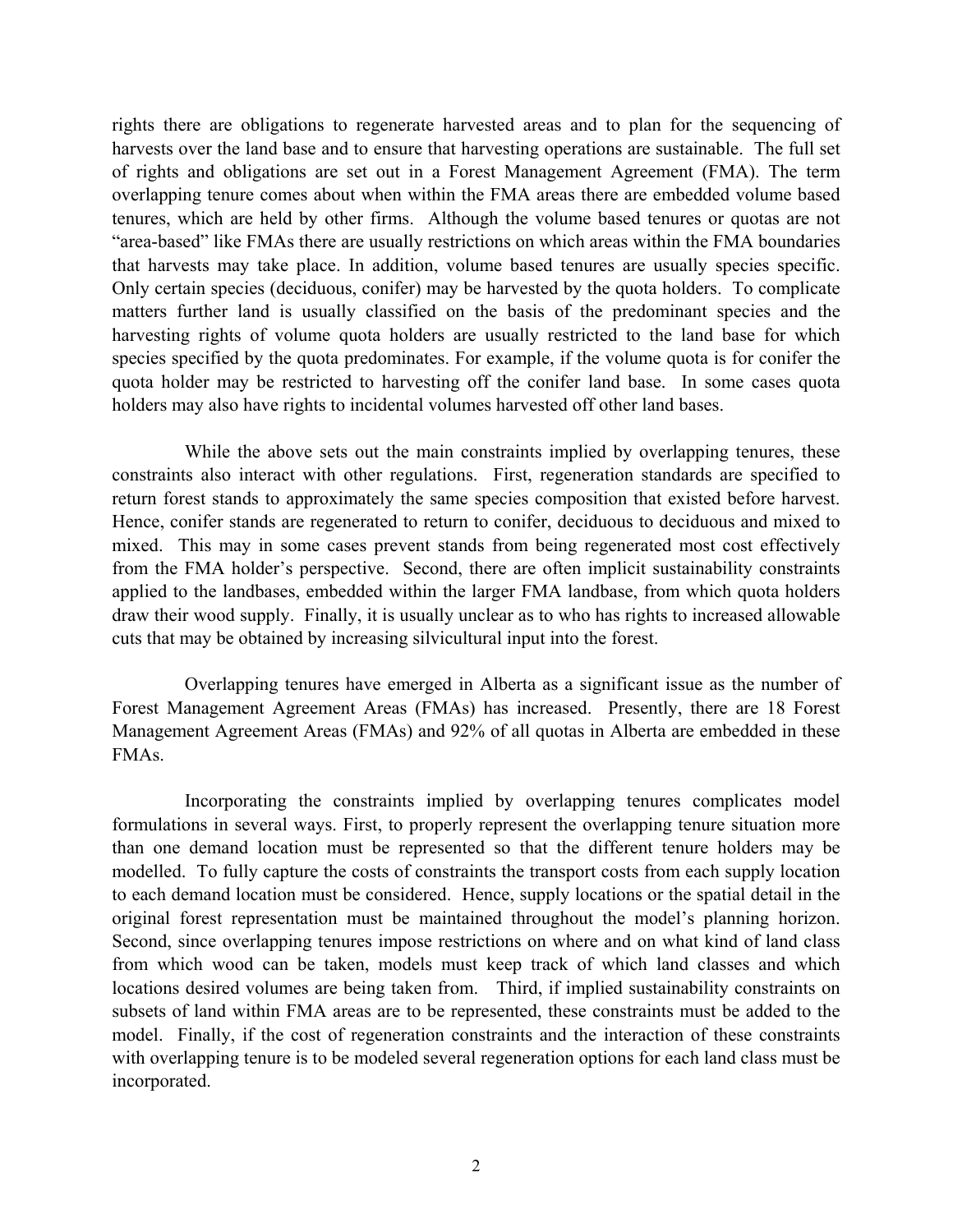The formulation of the basic underlying forest management scheduling model in combination with the overlapping tenure constraints results in a very large linear programming formulation. As observed earlier standard solution approaches to linear programming problems will be difficult to implement and/or take long solution times. One possibility is to use a simulation model to find approximate solutions (see Cumming and Armstrong 1999). A simulation model has the advantage of being able to incorporate spatial and temporal detail with relative ease. However, one problem with simulation models is that the analyst does not know how close the latest simulation run is to the best solution. In addition, most simulation approaches employ short term scheduling heuristics which do not lend themselves to intertemporally optimized harvest schedules nor do they provide the shadow price information on any of the constraints incorporated in the formulation.

The introduction of an alternative "simulation approach" by Hoganson and Rose (1984) and the augmented lagrangian method by Gunn and Rai (1987, 1988) which are based on a dual decomposition techniques are not only based on optimization procedures but are also capable of incorporating a large amount of spatial and temporal detail. These decomposition methods take advantage of the presence of special structure found in mathematical programming problems to break the larger problem down into easier to solve sub-problems. The model developed in this study uses a dual decomposition technique based on the interpretation of the dual side of a linear or non-linear programming formulation of a Model II forest-management scheduling model. The main advantage of this approach is its ability to include a large amount of spatial and temporal detail in the models. A second advantage is that the procedure focuses on shadow prices on the constraints. This means that shadow prices in terms of  $\text{Sm}^3$  or  $\text{\$}$  ha<sup>-1</sup> for each of the constraints in the model can be obtained. The shadow prices from the estimated output constraints (output prices) provide useful information. For example, shadow prices on demand constraints can be interpreted as the marginal cost of production. The simulation approach also allows for optimal scheduling and balancing of multiple products from pure and mixed forest stands. Because the method optimizes over time and across stands, it is ideal for mixed wood management because demands can be specified for each species and product and optimized simultaneously. This makes the model ideal for estimating the marginal costs of land use constraints incorporated into overlapping tenures. The optimization procedure puts appropriate weight on each species in the stand. In addition, it is possible to model multiple markets and demands in different locations.

Previous studies that have estimated the costs associated with institutional and /or overlapping tenure constraints are Cumming and Armstrong (1999) and Avalapati and Luckert (1997). The former study compared existing tenure arrangements with a global policy where a single agent is responsible for forest management and for supplying all mills with timber. The authors concluded that the costs of overlapping tenures and divided land bases are substantial enough to warrant a thorough examination of forest policy in Alberta. Alavalapati and Luckert (1997) modeled the short-run timber supply of quota holders in Alberta in the face of institutional constraints and fixed stumpage prices using dynamic optimization techniques. The shadow prices of mill processing capacity and allowable cut restrictions were estimated for large,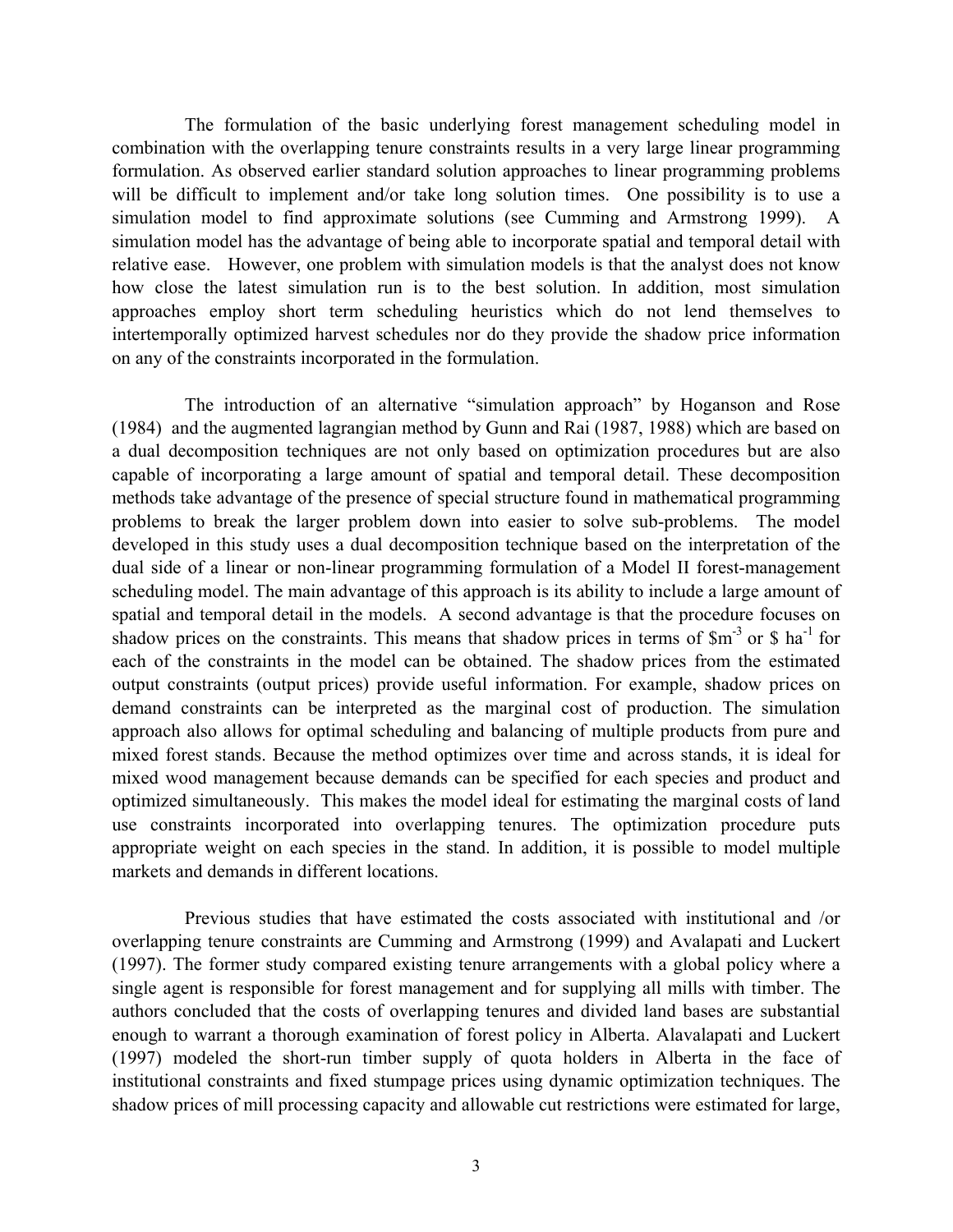medium and small tenure holders to reflect the different cost structures of different sized firms. The results indicated all categories of quota holders studied incurred substantial costs due to these two institutional constraints, and that simultaneous elimination of both constraints leads to more cost reduction than the combined savings from eliminating each constraint individually. The focus of that study was on quota holders, whilst we model both FMA and quota holders and include a lot of spatial detail, that requires the use of a decomposition technique.

The results presented in this report demonstrate the utility of the dual decomposition approach by modeling two hypothetical, but plausible timber, supply problems. While the timber supply model is formulated for two real land bases we have modified mill demands and constraints slightly. Hence, while the description of the land base and the overall overlapping tenure situation are meant to be realistic, the model implementation is modified enough to be less realistic in terms of the magnitude of the direction of changes, the wood demands represented and the number of mills represented. A more detailed examination of the costs implied by overlapping tenures will be left for discussion in a future paper.

#### **DATA ANALYSIS**

#### **Model Formulation**

Two Weyerhaeuser FMA areas were used in this study. A forest management scheduling model was formulated as a mathematical programming problem with an objective function that maximizes the net present value from wood products subject to regeneration, evenflow, multiple mill demands and capacities, and overlapping tenure constraints. The two FMAs used in this study are those in Edson and Drayton Valley with a total productive forest area of 550,000 ha spread over approximately 145 townships. These two FMAs supply two oriented strand board (OSB) mills in Edson and Drayton Valley with rated capacities of 415 and 445 million square feet (3/8" basis)/annum respectively and one sawmill in Drayton Valley (with a rated capacity of 120 million board feet of lumber annually) with logs for their operations. In addition, there are timber quotas on the FMAs of Weldwood Canada, Miller Western, Blue Ridge and Sunpine timber companies. Weyerhaeuser also buys wood from private landowners to cater for any shortfalls in their wood requirements that are not met from these two FMAs and quotas. On the Drayton Valley FMA, there are two firms that have volume quotas, whilst there are five quota holders on the Edson FMA. The operations on both FMAs therefore constitute a good example to investigate overlapping tenures.

Mathematically, the timber supply problem for the two Forest Management Agreement (FMA) areas can be described by the set of equations (P) given in the Appendix. The formulation is an extension of the model II formulation given in Johnson and Scheurman (1977). The objective function maximizes the net benefit of timber products from all mills (firms) with rights to timber on the two FMAs in Edson and Drayton Valley subject to model II age class constraints, demand constraints, sustained yield constraints, and overlapping tenure constraints.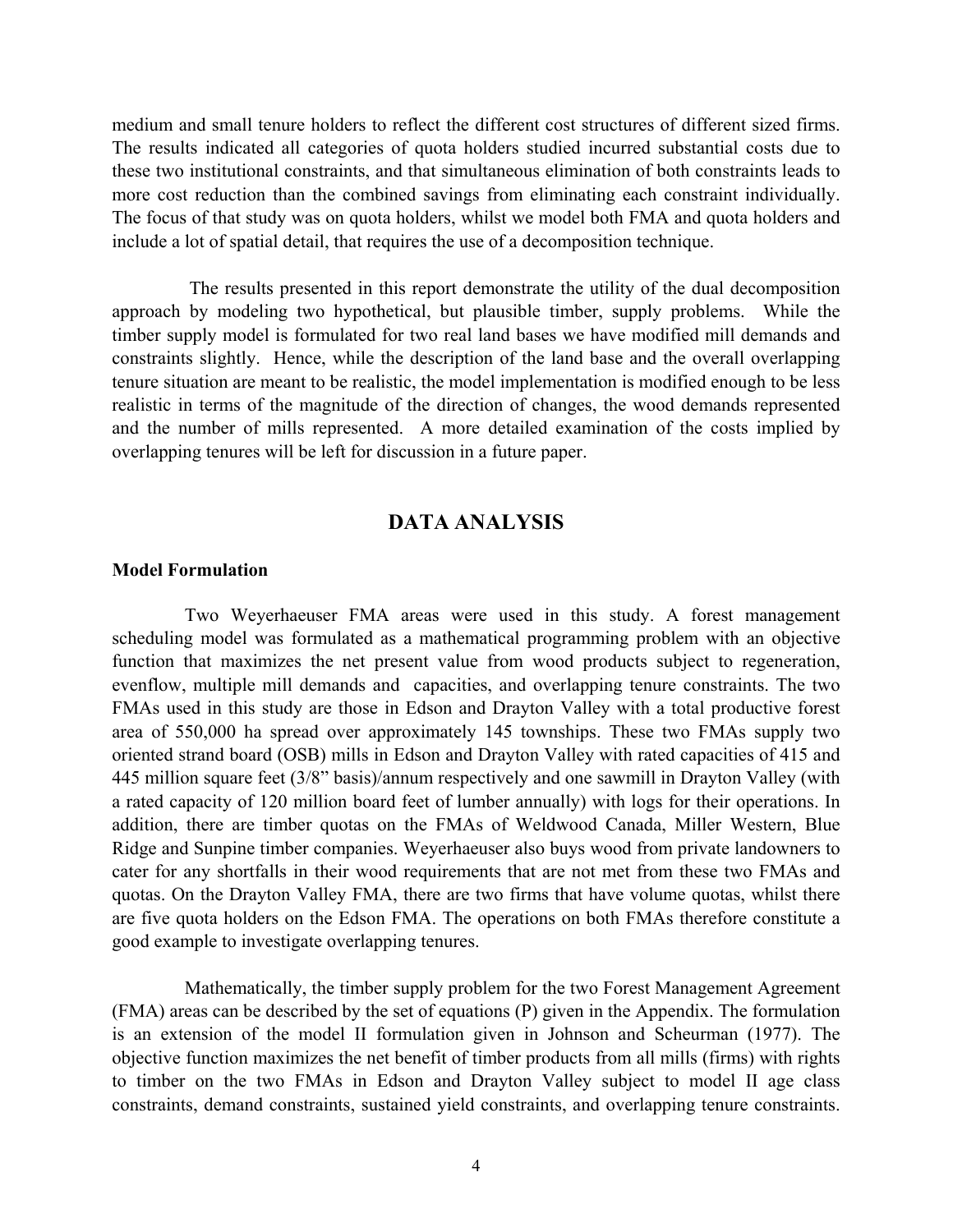The benefits are the net returns of the value of wood products minus costs of regeneration, harvesting, transportation, and wood purchased by Weyerhaeuser from private landowners.

#### **Data Descriptions**

This section provides a description of the data and their sources, as well as methods used to derive some of the variables. As indicated earlier, the objectives of the study are to investigate forest management scheduling problems in Alberta, using the above-specified model. To accomplish this task, we need to classify the two FMA areas into stands, project the growth and yield of these stands, determine the value of ending inventory, compute the soil expectation values of the stands for the different prescriptions, and schedule the various stands for harvesting. These procedures required large amounts of data from many different sources. The different types of data include inventory, growth and yield, transport costs, mill locations and outputs, shares of allowable cut for the various firms, regeneration prescriptions, etc. These data types are briefly described below together with their sources.

#### *Forest type classification*

The total area of the two FMAs was classified into forest types based on the Alberta Vegetation Inventory (AVI). Forest types are defined based on the cover type (conifer, deciduous, conifer deciduous, or deciduous conifer), dominant species, and the timber productivity rating. Cover type measures species composition of the stands based on crown closure. Species composition in the AVI shows the percentage of each species to the nearest 10%. The AVI identifies five timber productivity ratings (TPR). The TPR is the potential timber productivity of a stand based on height and age of dominant and co-dominant trees of the leading species. The four TPR codes G, M, F, and U are interpreted as good, medium, fair and unproductive sites. Based on this classification, there were 32 forest types.

Because transportation costs play an important role in this study, the classification of the forest into forest types and age combinations was extended into supply location/forest type/age class combination. For the purposes of the example in this report, a supply location is one-quarter of a township and therefore has a total area of 25,000 ha. Given that there are 145 townships in the study area, there were 579 locations identified. Therefore, a supply location and forest type combination will be referred to as a stand type, whilst a stand type and age class combination within a supply location will be called an analysis area. The classification used resulted in 6,741 stand types and 29,885 analysis areas.

#### *Regeneration prescriptions*

Two types of regeneration treatment prescriptions were defined for existing stands and regenerated stands, according to forest type. In general, however, these included natural regeneration and combinations of seeding, planting, tending and pre-commercial thinning. For existing stands, only one tending operation was prescribed. Three prescriptions were assigned to regenerated (bare land) stands. These were natural regeneration, basic planting and planting with tending operations. Natural regeneration involves allowing the stands to regenerate naturally with little intervention by the firm. Basic planting involves planting of seedlings with very little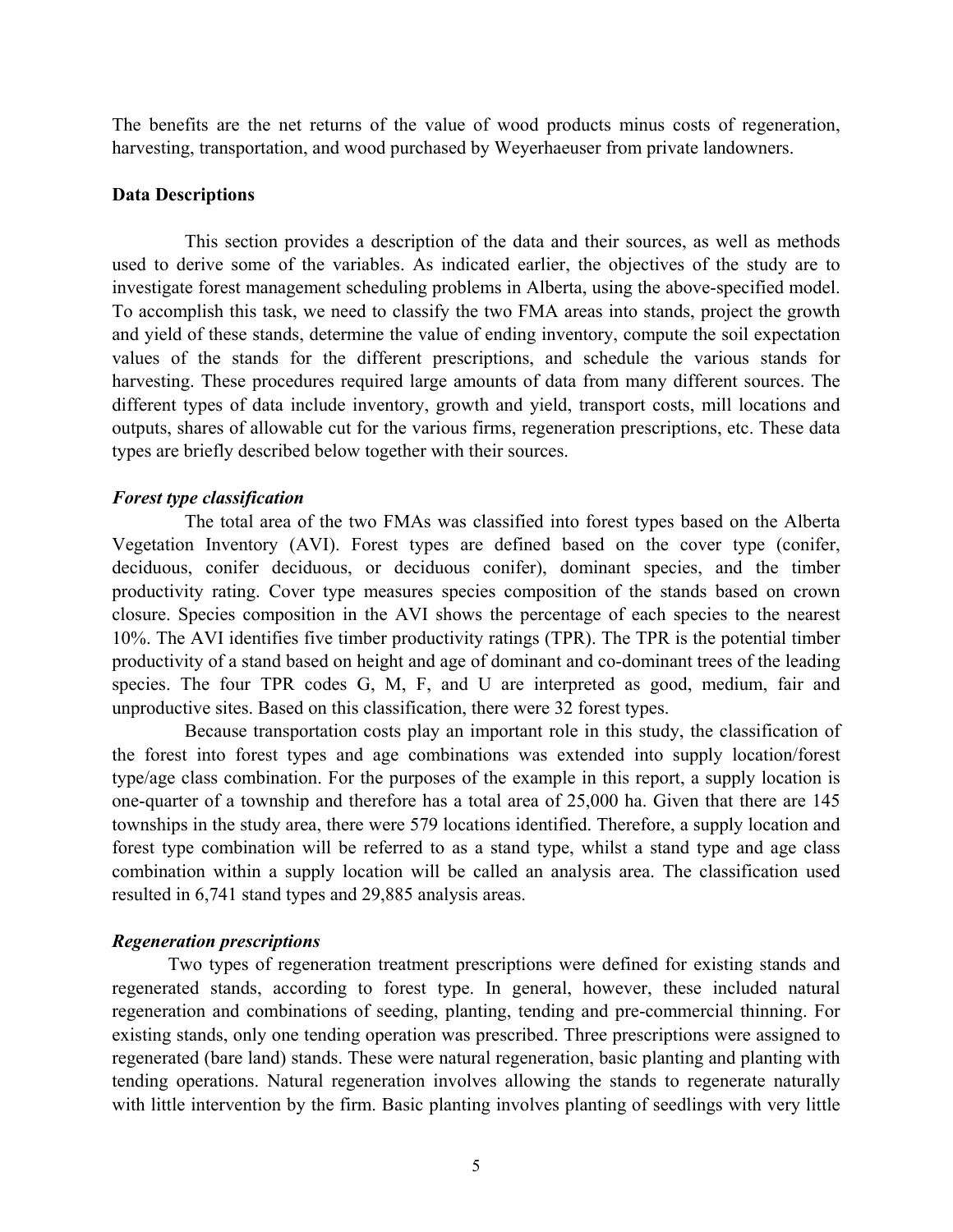tending operations. The most intensive prescription is the planting with tending. The tending operations considered are herbicide applications and spacing of stands. All conifer and deciduous land bases were prescribed to regenerate into conifers and hardwoods respectively.

#### *Growth and yield*

For each analysis area and regenerated stands, net merchantable volumes for the three species types were projected using yield curves developed by staff of Weyerhaeuser. The three species types are pine, spruce (white and black), and aspen. Yield curves were developed for each cover type, dominant species, timber productivity rating, and crown density. Crown density is classified in the Alberta Vegetation Inventory (AVI) into four groups; A, B, C and D, from the lowest to the highest density. Crown closure measures the percentage of ground area covered by the vertical projection of tree crowns onto the ground. In terms of percentages of crown cover, the codes A, B, C and D represent respectively, 6-30%, 31-50%, 51-70% and 71-100%. Based on this classification, there were 128 yield curves for the two FMAs.

Since tree size affects both processing and harvesting costs, it was considered important to sort tree products. Product sorting was limited to two classes: sawtimber and merchantable volumes. Therefore, there were six tree product types used in this study.

#### *Demand locations*

Wood from the two FMAs are delivered to nine demand locations in Edson, Drayton Valley, and Whitecourt. Table 1 shows the five sawmills, two oriented strand board (OSB) mills, and two pulp/paper mills and their locations. Pulp/paper mills can either produce their own chips, or purchase chips from the sawmills, which produce chips as by-products of lumber production. It should also be noted that wood from other FMAs and quotas held by Weyerhaeuser and the other timber firms is supplied to these mills, but are not considered in this study. Due to the small quotas for mills 2, 5, and 9, (Table 1) and due to the presence of other larger mills producing the same products in the same locations, the demands for these mills were added to the demands for the larger mills.

#### *Harvesting and transportation costs*

Transportation cost of wood from each supply location to each demand location was calculated along the shortest distance possible in the road network. Since each supply location is 5 x 5 km, shortest distances were calculated from the center of each supply location to each mill. Harvesting costs per cubic metre was estimated based on the tree-to-truck cost equatioin developed by Beck et al. (1987). This method of determining harvesting costs recognizes that costs decrease with increasing tree age (size). Therefore, a variable cost structure was used for each stand type.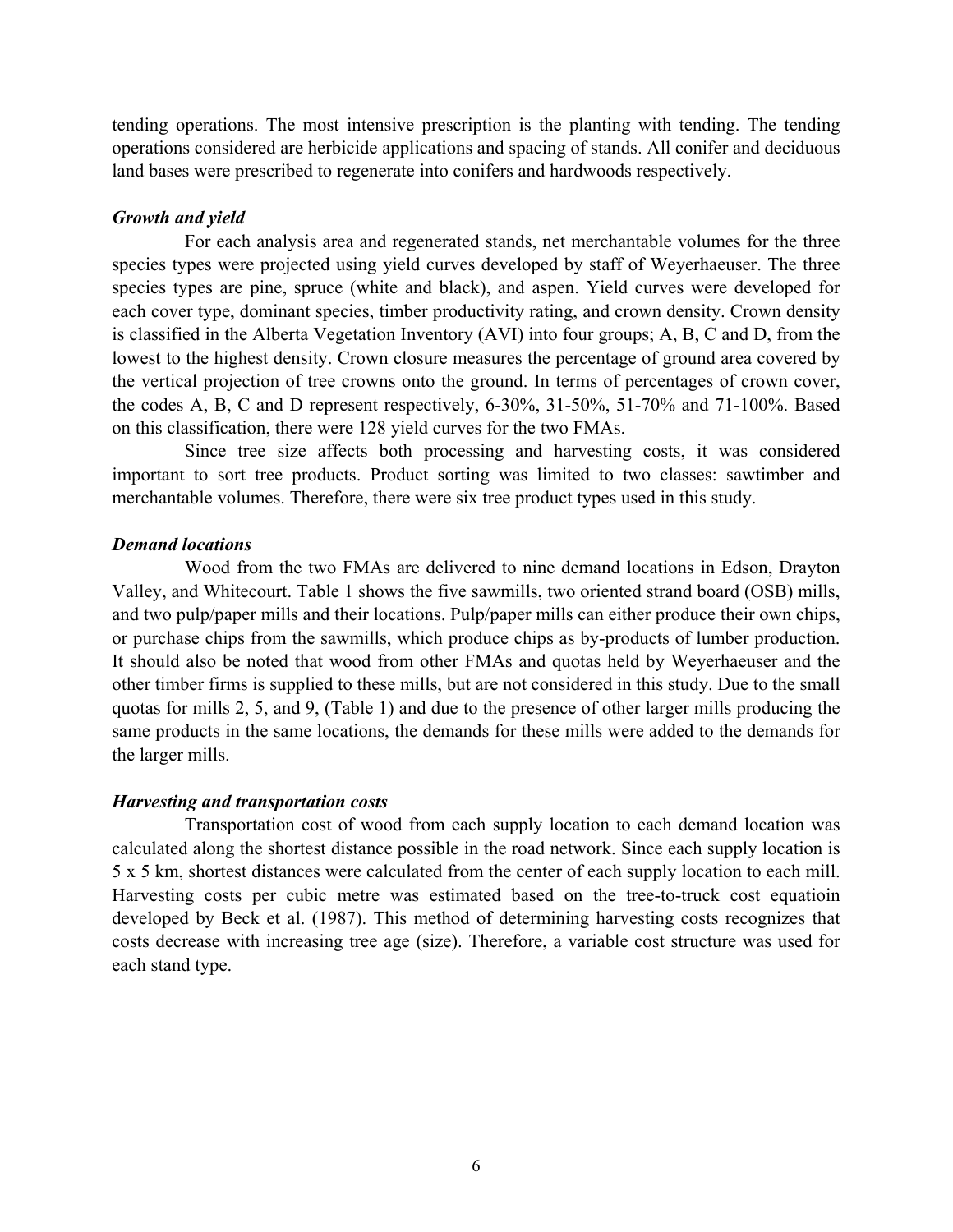| Mill           | Location       | Mill Ownership     | Mill type | End        | Edson $(\% )$ | Drayton        |
|----------------|----------------|--------------------|-----------|------------|---------------|----------------|
| #              |                |                    |           | Product    |               | Valley $(\% )$ |
| 1              | Drayton Valley | Weyerhaeuser       | Sawmill   | Lumber     | 38.27/0.00    | 90.08/0.00     |
| $\overline{2}$ | Drayton Valley | Tallpine           | Sawmill   | Lumber     | 0.00/0.00     | 7.64/0.00      |
| 3              | Edson          | Edson Timber Pdts. | Sawmill   | Lumber     | 10.25/0.00    | 0.00/0.00      |
| 4              | Whitecourt     | <b>Blue Ridge</b>  | Sawmill   | Lumber     | 11.55/0.00    | 0.00/0.00      |
| 5              | Whitecourt     | Millar Western     | Sawmill   | Lumber     | 0.57/0.00     | 0.00/0.00      |
| 6              | Drayton Valley | Weyerhaeuser       | OSB mill  | <b>OSB</b> | 0.00/0.00     | 0.00/100       |
| 7              | Edson          | Weyerhaeuser       | OSB mill  | <b>OSB</b> | 0.00/90.56    | 0.00/0.00      |
| 8              | Whitecourt     | ANC Timber Ltd.    | Pulp mill | Chips      | 26.41/0.00    | 0.00/0.00      |
| 9              | Whitecourt     | Millar Western     | Pulp mill | Chips      | 0.57/0.00     | 0.00/0.00      |

Table 1. Demand locations, product types and share of AAC in each FMA that goes to each mill (conifer/deciduous).

#### **Model Scenarios and Overlapping Tenure Constraints**

In this section we outline two hypothetical scenarios. The first scenario, which is called the Base Run is meant to represent a case where overlapping tenure constraints are present. The second scenario is one in which overlapping tenure constraints have been removed. The two scenarios are shown in detail in Table 2. Neither scenario is meant to represent exactly what is actually happening on the two FMA areas. Rather the scenarios are meant to be representative of the types of constraints found when overlapping tenures are present on this area or other FMA areas.

The two runs are designed to reveal the effect of only two of the constraints implied by overlapping tenure discussed above. The two runs are also designed to reveal the effect of restrictions on where tenure holders may harvest. The second column in Table 4 identifies the demand location of which there are six. The demand locations are Drayton Valley (DV), Edson (ED), Whitecourt (WC). The demand locations also specify the type of demands. In this example there are 3 types of demand locations (Sawmills, OSB mills, and Pulp mills). The third column shows an estimate of the maximum price in terms of \$/m3 of roundwood that could be paid at the mill gate. These include constraints on allowed locations and on stand types from which wood may be harvested. The fourth column shows the maximum volumes that can be consumed by each mill on an annual basis. In this set of runs demands for hardwoods and softwoods add up approximately to the total volumes of these species harvested on the Edson and Drayton Valley FMA areas during the last 5 years. Hence, the maximum volumes that can be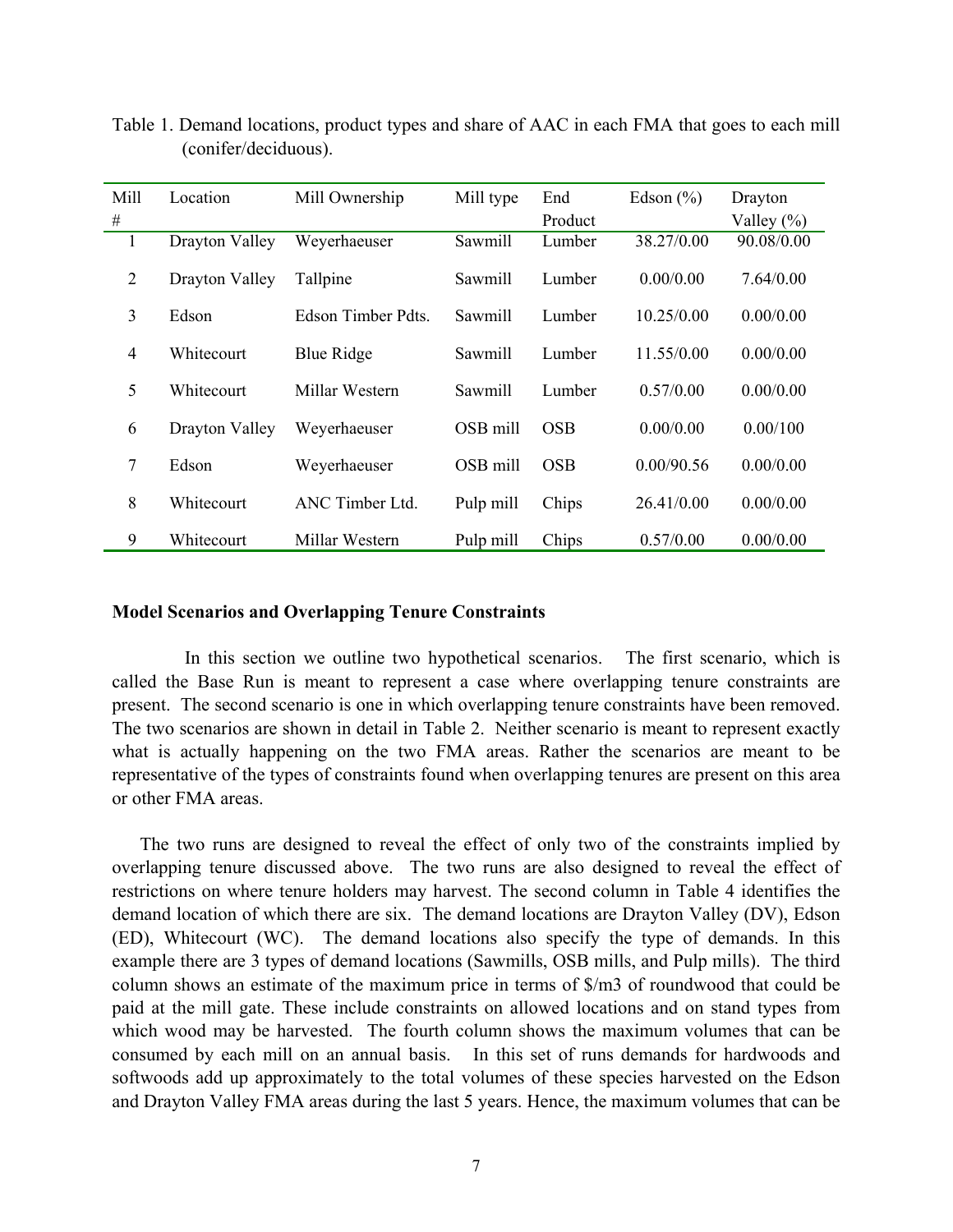|            | Types of constraints |                                             |       |           |                                                        |               |  |
|------------|----------------------|---------------------------------------------|-------|-----------|--------------------------------------------------------|---------------|--|
|            |                      | Demand (thousands of cubic metres per year) |       |           | Restrictions on areas that mills<br>allowed to harvest |               |  |
| Model run  | Demand               | Mill                                        | Max   | Wood      | Allowed locations                                      | Allowed stand |  |
|            | Locations            | price                                       | 000s  | type      |                                                        | types         |  |
|            |                      | $\gamma/m3$ *                               | m3/yr |           |                                                        |               |  |
| BaseRun 1  | 1 Sawmill (DV)       | 200                                         | 70    | <b>SW</b> | Drayton, All                                           | SW, HW        |  |
|            |                      |                                             |       |           | Edson, E1, E2, W6                                      | SW, HW        |  |
|            | 2 Sawmill (ED)       | <b>200</b>                                  | 70    | <b>SW</b> | Edson, E1                                              | SW            |  |
|            | 3 Sawmill (WC)       | 200                                         | 70    | <b>SW</b> | Edson, W6                                              | <b>SW</b>     |  |
|            | $4$ OSB (DV)         | 100                                         | 160   | <b>HW</b> | All                                                    | HW, SW        |  |
|            | $5$ OSB (ED)         | 100                                         | 200   | <b>HW</b> | All                                                    | HW, SW        |  |
|            | 6 Chips (Pulpmill)   | 80                                          | 70    | <b>SW</b> | Edson, W6                                              | SW            |  |
|            | (WC)                 |                                             |       |           |                                                        |               |  |
| Scenario 1 | 1 Sawmill (DV)       | 100                                         | 70    | <b>SW</b> | All                                                    | All           |  |
|            | 2 Sawmill (ED)       | 100                                         | 70    | <b>SW</b> |                                                        |               |  |
|            | 3 Sawmill (WC)       | 100                                         | 70    | <b>SW</b> |                                                        |               |  |
|            | $4$ OSB (DV)         | 100                                         | 160   | <b>HW</b> |                                                        |               |  |
|            | $5$ OSB (ED)         | 100                                         | 200   | <b>HW</b> |                                                        |               |  |
|            | 6 Chips (Pulpmill)   | 80                                          | 70    | <b>SW</b> |                                                        |               |  |
|            | (WC)                 |                                             |       |           |                                                        |               |  |

Table 2. Summary demands and overlapping tenure constraints.

\* This is cubic meters of final product.

harvested in each area represent a combination of mill capacities and allowable cuts. In fact, the maximum volumes add up approximately to the allowable cuts for hardwood and softwoods. For this reason we do not impose allowable cut constraints because these constraints are redundant or nearly so in the presence of the maximum harvest levels shown in the fourth column of Table 2. Imposition of the allowable cut constraints in this formulation requires a modification of the demand configurations, which is being pursued in current research on the topic of overlapping tenures.

The last two columns in Table 2 summarise the overlapping tenure constraints. The second to last column shows the locations from which each mill is allowed to harvest while the last column shows the cover types from which each mill is allowed to harvest. The sawmill in Drayton Valley and the two OSB mills represents the FMA tenure holder's demand locations. The area restrictions for the Drayton Valley sawmill allow wood to be taken from the Drayton Valley FMA but not from Edson but there are no restrictions on where the wood may come from within the Drayton Valley FMA. Both OSB mills may harvest wood from anywhere in the Edson and the Drayton Valley FMAs. However, the sawmills and the pulp mill may harvest wood only from Edson. In addition, they are limited to harvest only from certain areas or FMUs within the Edson FMA and from the softwood cover type. In the Scenario Onr these constraints are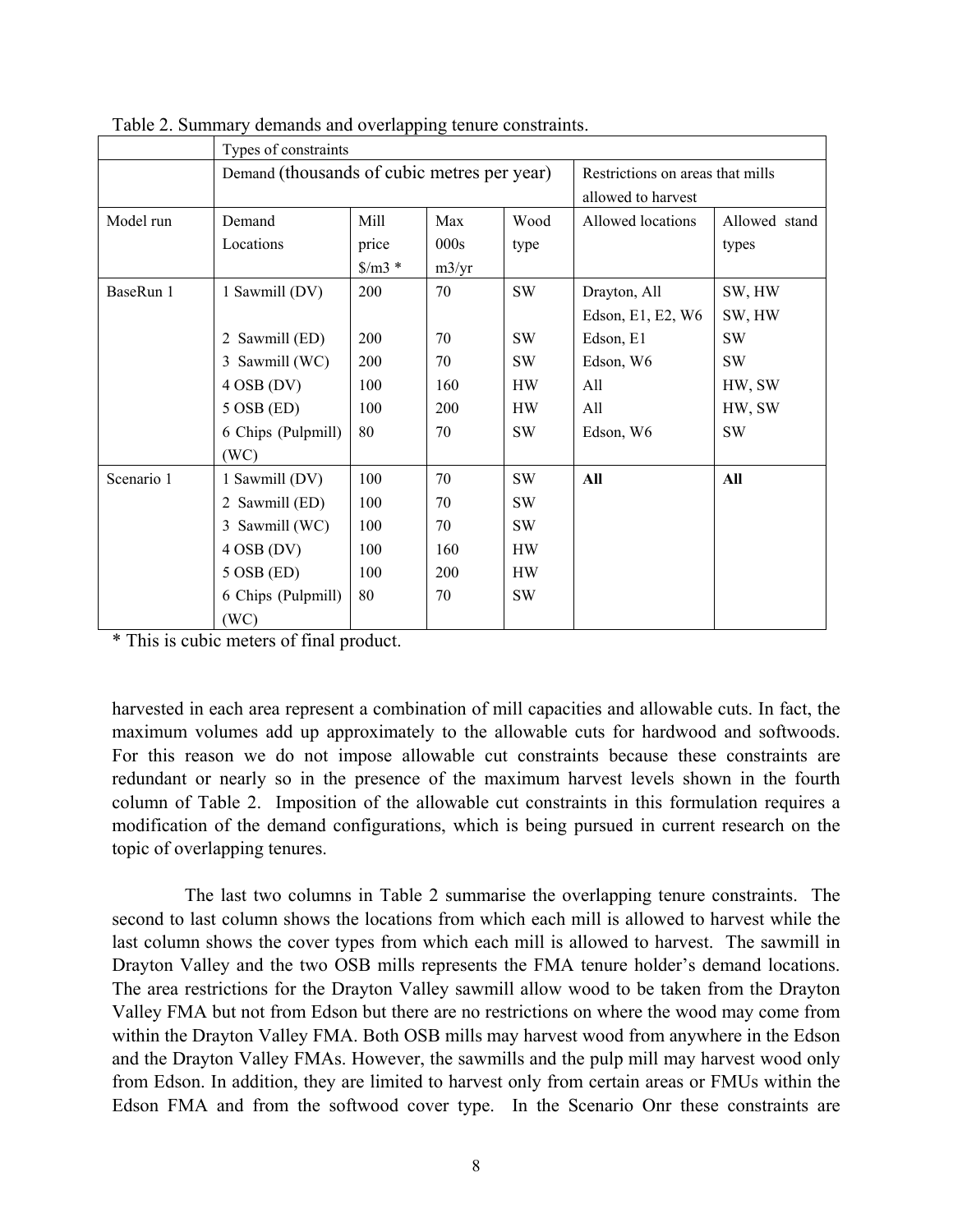eliminated entirely so that wood may flow to any mill from any location. In this scenario wood is optimally allocated solely on the basis of maximising net returns.

# **Model Size**

The major drawback of the problem defined above and in the appendix is its extremely large size. The total number of analysis areas (forest types/locations/age class combinations) is 29,885 for this management problem with 13,057 in Drayton Valley and the remaining 16,828 in Edson. We define the number of decision variables and constraints to the overlapping tenure problem using the following assumptions:

- 1. a planning horizon of 100 years with 10 planning periods
- 2. a minimum rotation of 40 years
- 3. three regeneration prescriptions per stand (natural regeneration, basic, and intensive silviculture)
- 4. a total of 6,741 stand types
- 5. approximately 10 shipping alternatives for each stand. This is based on 3 species with 2 size classes for each species, 4 possible destinations for softwood species, two possible destinations for hardwood species and the assumption that only half of these alternatives would be available for each stand on average.

With these assumptions, the resulting model has approximately 5,000,000 decision variables and 97,000 constraints (Tables 3 and 4). The number of constraints is conservative. If we also consider the overlapping tenure constraints, the number of constraints is probably in the range of 120,000. It is obvious that an attempt to solve a problem of this size with conventional linear programming techniques such as the simplex method is impractical.

#### **Solution Approach**

The model was solved using a variant of the dual decomposition algorithm proposed by Hoganson and Rose (1984). The principles behind this method are extremely simple. Using duality theory from mathematical programming theory, the original programming formulation can be viewed as a series of individual stand level decision problems. The stand level decisions include harvest timing for initial and subsequent harvests, mill destination for each timber type, and regeneration options. All the possible stand-level decisions are evaluated with a stand level objective function that is linked to the forest level objectives via shadow prices on the forest wide constraints. The solution to the stand level problem amounts to a stand level benefit-cost analysis. Costs include harvest, regeneration and transport costs. Benefits include the marginal value of timber derived from the forest-level demand constraints. Other costs include shadow costs or marginal costs of forest wide constraints that affect the stand of interest. The stand level decision problems are extremely easy to solve using dynamic programming. The solution is the combination of rotation, regeneration, and transport decisions that yield the highest net present value. The algorithm begins by solving each stand level problem using initial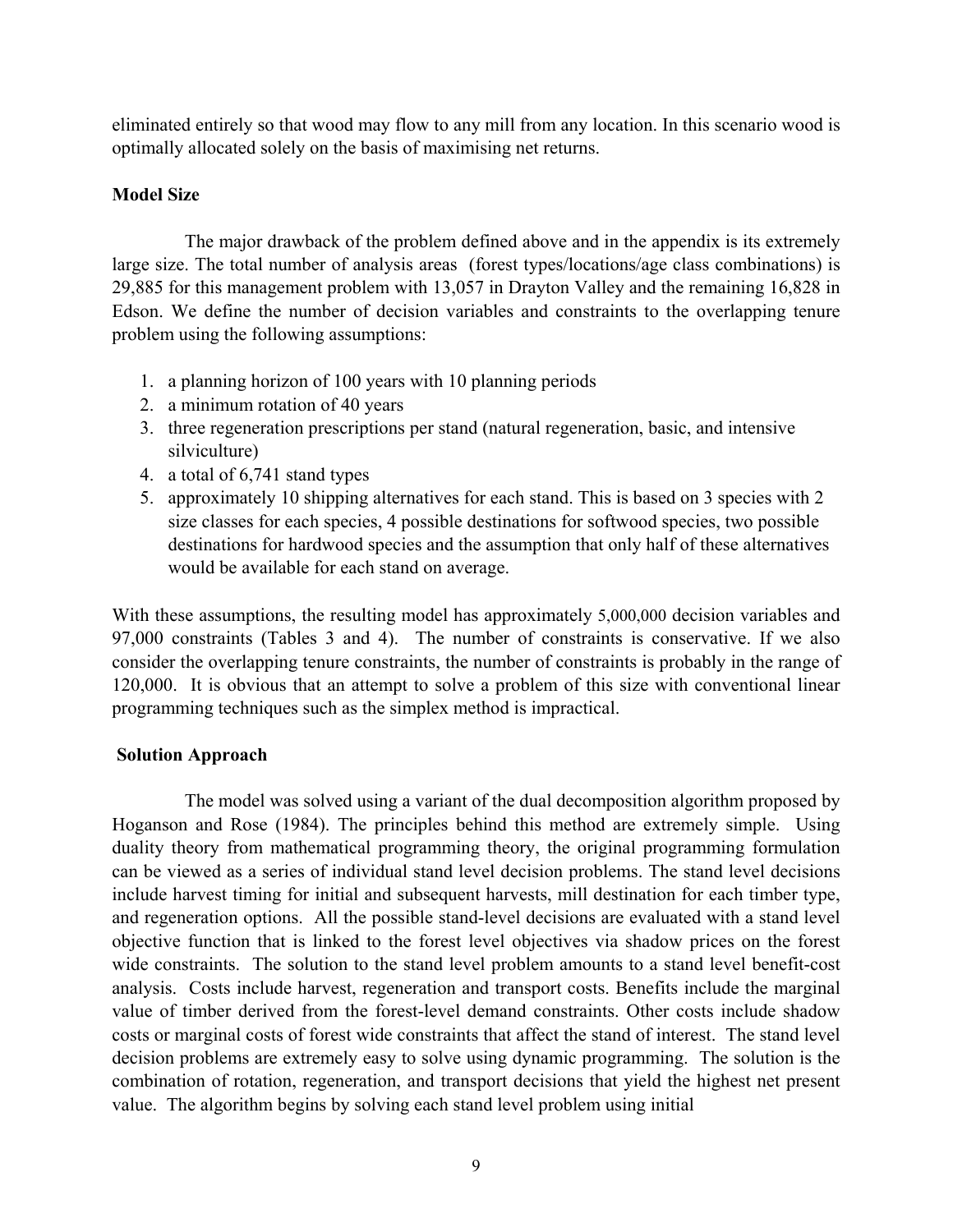|                          |                        |               | Number of   |
|--------------------------|------------------------|---------------|-------------|
| Constraint type          | Constraint calculation |               | constraints |
| Sawmill demand           | 3 sawmills             | $x10$ periods | 30          |
| OSB mill demand          | 2 OSB mills            | x10 periods   | 20          |
| Pulpmill demand          | 2 chipmills            | $x10$ periods | 20          |
| Sawmill chip production  | 3 sawmills             | x10 periods   | 30          |
| Initial area constraints | 29,885 analysis areas  |               | 29,885      |
| Area harvested $=$ area  | 6741 stand types       | $x10$ periods | 67,410      |
| regenerated              |                        |               |             |
|                          |                        |               | 97,395      |
|                          |                        |               |             |

Table 3. Calculation of the number of constraints for Problem, not including overlapping tenure constraints.

Table 4. Calculation of the number of decision variables for Problem P.

| Variable Types        | <b>Birth</b><br>period | Number<br>of     | Number of<br>shipping | Number of<br>prescriptions | Number of stand<br>types or analysis | Number of<br>decision |
|-----------------------|------------------------|------------------|-----------------------|----------------------------|--------------------------------------|-----------------------|
|                       |                        | periods          | alternatives          |                            | areas                                | variables             |
| <b>Initial Stands</b> |                        |                  |                       |                            |                                      |                       |
| Harvesting variables  |                        | 6                | 9                     | 1                          | 29,885                               | 1,793,100             |
|                       |                        |                  |                       |                            |                                      |                       |
| Ending inventory      |                        | 1                |                       | 1                          | 29,885                               | 29,885                |
| Regeneration stands   |                        |                  |                       |                            |                                      |                       |
|                       |                        |                  |                       |                            |                                      |                       |
| Harvest and           | 1                      | $(10-4-1)$       | 9                     | 3                          | 6741stand types                      | 1,011,150             |
| regeneration          |                        |                  |                       |                            |                                      |                       |
| variables             |                        |                  |                       |                            |                                      |                       |
|                       | $\overline{2}$         | $(10-4-2)$       | 9                     | 3                          | 6741stand types                      | 808,920               |
|                       | 3                      | $(10-4-3)$       | 9                     | 3                          | 6741stand types                      | 606,690               |
|                       | $\overline{4}$         | $(10-4-4)$       | 9                     | 3                          | 6741stand types                      | 404,460               |
|                       | 5                      | $(10-4-5)$       | 9                     | $\overline{3}$             | 6741stand types                      | 202,230               |
|                       | 6                      | $\boldsymbol{0}$ |                       |                            |                                      |                       |
|                       | 7                      | $\boldsymbol{0}$ |                       |                            |                                      |                       |
|                       | 8                      | $\boldsymbol{0}$ |                       |                            |                                      |                       |
|                       | 9                      | $\boldsymbol{0}$ |                       |                            |                                      |                       |
|                       | 10                     | $\boldsymbol{0}$ |                       |                            |                                      |                       |
| Ending inventory      |                        | 10               |                       | 3                          | 6741 stand types                     | 202,230               |
| Total                 |                        |                  |                       |                            |                                      | 5,058,665             |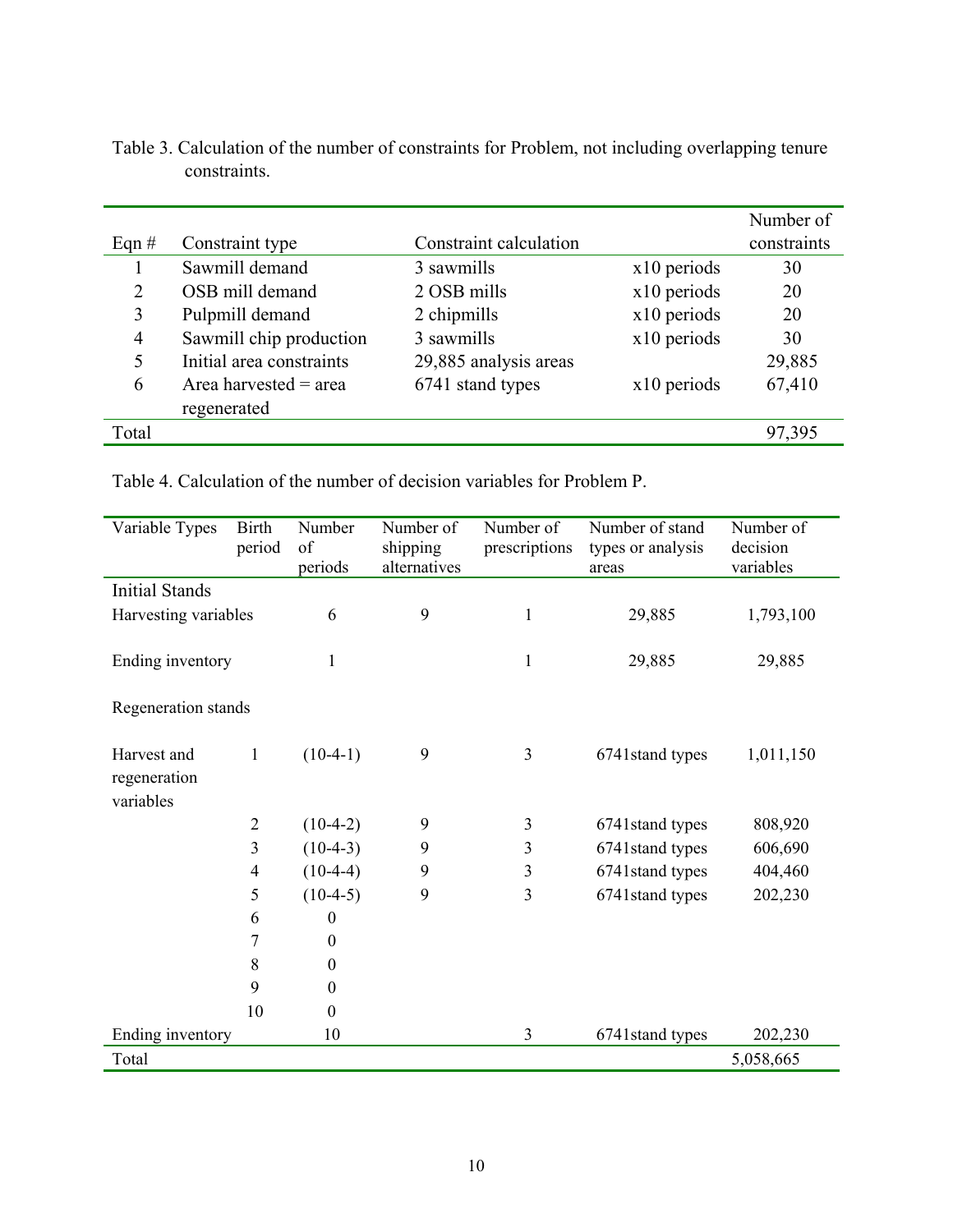guesses at the shadow prices for each forest wide constraint. After all the stand level problems are solved the volume flows implied by the harvest timing and transport options are added up and compared to the demand and constraint levels. If the flows deviate from the constraint levels and mill demand levels then the shadow prices are adjusted using simple intuitive shadow price adjustment procedures. For example, if the harvest area restriction for a mill is violated (that is wood is delivered from a supply area to a mill when the mill is not allowed to harvest from that area) then the shadow price on the constraint is increased. This has the effect of imposing a cost penalty on transport options that violate the harvest area restriction. A second example, is when wood is oversupplied to a mill according to the mill demand constraint then the shadow price on the mill constraint will be decreased. Once the shadow prices have been adjusted, the stand level problems are solved again. This process is continued until the flows converge and all constraints are satisfied within a reasonable tolerance and there is no systematic deviation of constraints over time. The most important aspect of this approach is the ability to re-estimate the dual prices using previous price estimates. The various methods of adjusting the prices on the constraints are discussed in detail in previous studies (e. g., Hoganson and Rose 1984, Hauer 1993).

#### **MODEL RESULTS**

In order to implement the model runs, initial price estimates were given for each of the three end products for each demand location. The initial prices used were set to the maximum prices for all three products as shown in Table 4. All models were run on a microcomputer with two Pentium III 500 Mhz microprocessors. The criteria for determining when to stop a run was based on the average percentage deviation of the end product from the target demand by the mill. Average absolute deviations of 5% or less were considered acceptable. Secondly, we observed the changes in the objective function value. In most cases, by the time we achieve the 5% deviation, the objective function value would have stopped changing between iterations. Each iteration of the model takes about 5 seconds per iteration and it takes about 350 iterations for shadow prices and objective function values to converge. Hence, the model takes about 30 minutes to arrive at a solution.

Figures 1 and 2 show the simulated outputs for the final iteration and demand targets for the sawmills and OSB mills for the Base model. The graphs show that the flows are close to the final demands and that the flows are randomly distributed around the demands. The average absolute deviation from a demand constraint for the Baserun was 4.54%, with the highest deviation being 10%.

The shadow prices on each of the constraints provide useful information about the marginal costs of the constraints. The shadow prices on the mill demand constraints for lumber mills for both the base run and scenario 1 are shown in Figure 3. For the purposes of display the shadow prices have been converted into an index for each product type, where the lowest shadow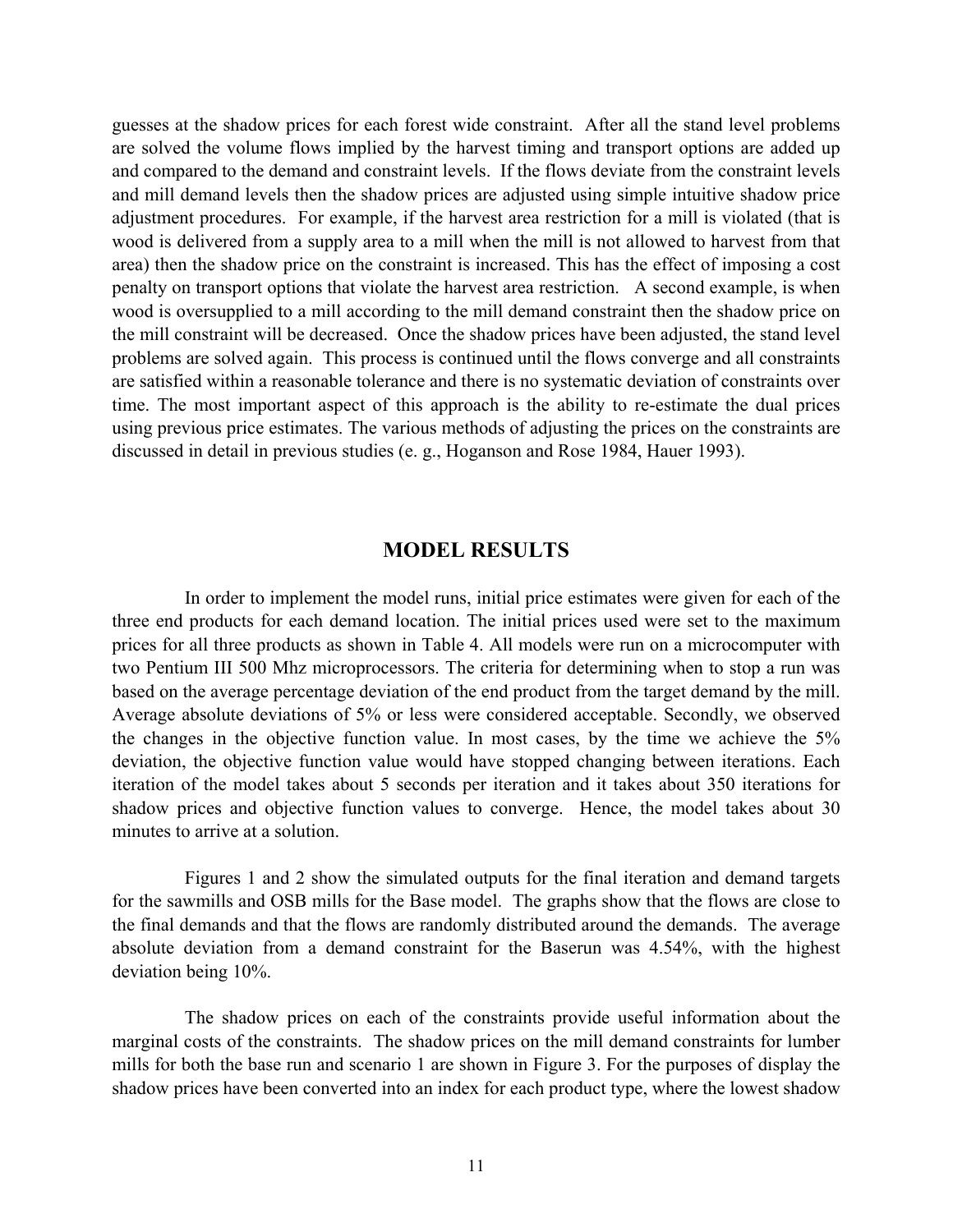price has an index value of 100. The correct interpretation of these shadow prices is that these are the marginal costs of regenerating, harvesting, transporting the wood to the millgate, and milling for each mill. There are several patterns of interest in Figure 1.

- 1. Shadow prices for sawmills 1 and 2 are significantly higher under overlapping tenure constraints. However, for sawmill 3 the marginal costs are actually lower in the first three periods when overlapping tenure constraints are applied. After the fourth period the marginal costs under overlapping tenure constraints actually increase above the marginal costs when there are no overlapping tenure constraints. The general increase in marginal costs of lumber was expected. The overlapping tenure constraints restrict some mill's harvesting to certain locations and land bases, possibly preventing wood allocations to the locations of highest marginal value. Hence, one expects costs to drop once the constraints are removed. Sawmill three's marginal costs are probably lower under the overlapping tenure constraints (in the first three periods) because a) in the short term there is probably good economical wood available in the area that sawmill 3 is allowed to harvest and b) when the constraints are dropped alternative locations (competition) become available for shipping the wood. This result shows that although dropping the constraints results in an overall increase in net returns and reductions in costs individual mills gains are not evenly spread and in some cases gains will be losses.
- 2. Marginal costs tend to increase over the planning horizon and marginal costs increases tend to be greater when overlapping tenure constraints exist. These increases are due to long term scarcities that emerge as more of the wood is harvested off the FMAs. The marginal costs tend to increase more when overlapping tenure constraints exist because the inefficient wood allocation under these scenarios results in greater long term scarcity and in some cases more silviculture will be required to meet the demand constraints. The long-term scarcity of wood given these scenarios is also reflected in how the age class distribution changes over time. Figure 6 shows that the overall age of the forest gets smaller over time.
- 3. Marginal costs of sawmill 1, which is owned by an FMA holder, tends to be lower than those for mills 2 and 3 with the exception of mill 3 in the first 4 periods of the baserun. Sawmill 1 costs tend to be lower because the FMA holder has more alternative locations (and possibly lower cost locations) from which to harvest wood.
- 4. Marginal costs for all sawmills tend to be closer together when overlapping tenure constraints are relaxed than when they are applied. This occurs because the only major difference in costs that can exist in the model once overlapping tenure constraints are removed is in transport costs to the mills. At the margin of each mill's woodshed the value of sending wood to the competing mills will be roughly equivalent. This is just another version of the economic criteria for maximization, which says that at a maximum net present value the marginal returns to each land use will be equalized. Alternatively, under overlapping tenure woodsheds are not determined by economic criteria. Hence,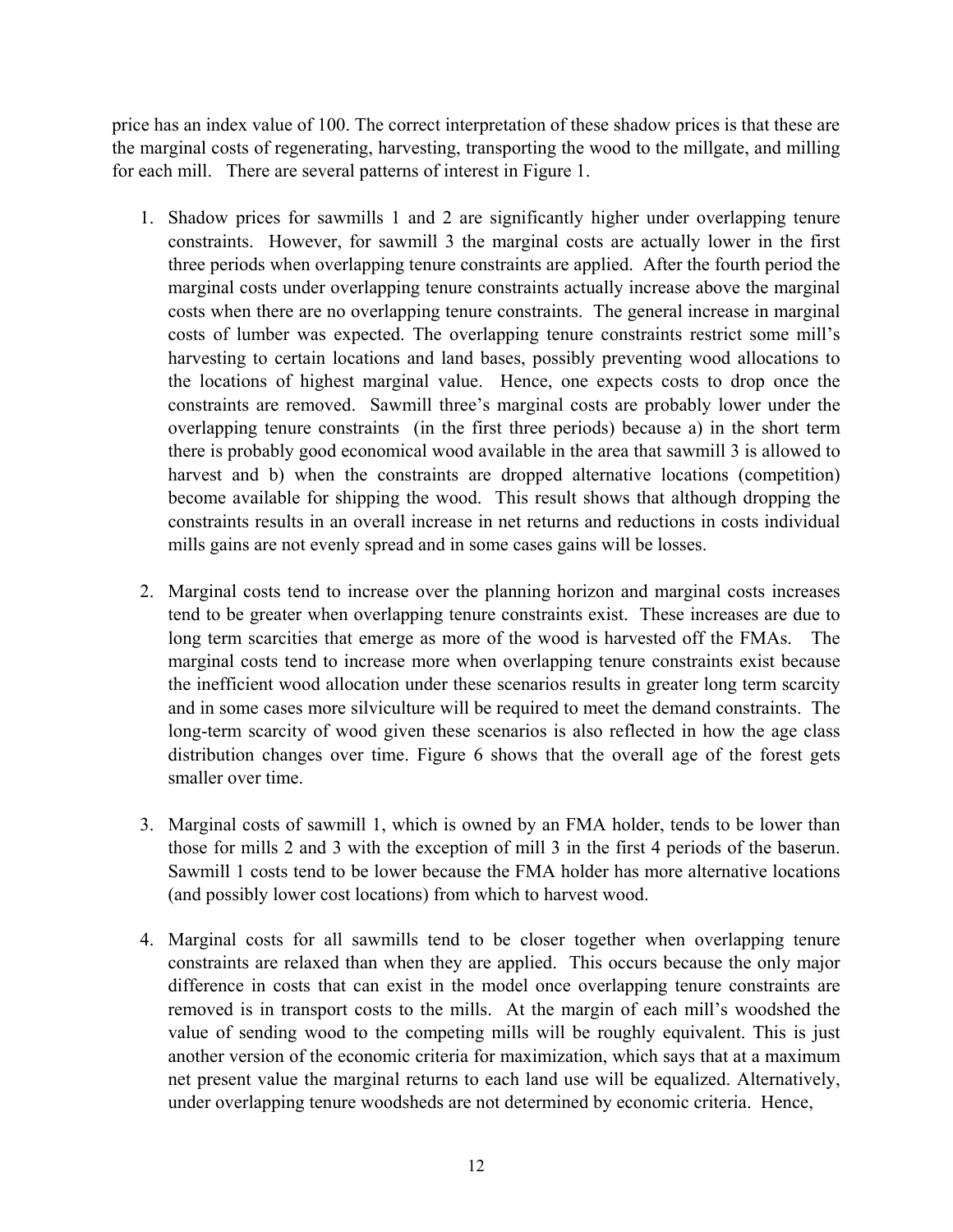

Figure 1. Simulated lumber and chip output for the sawmills and chip mill for the Baserun 2500



Figure 2. Simulated OSB outputs for the two OSB mills for the Baserun.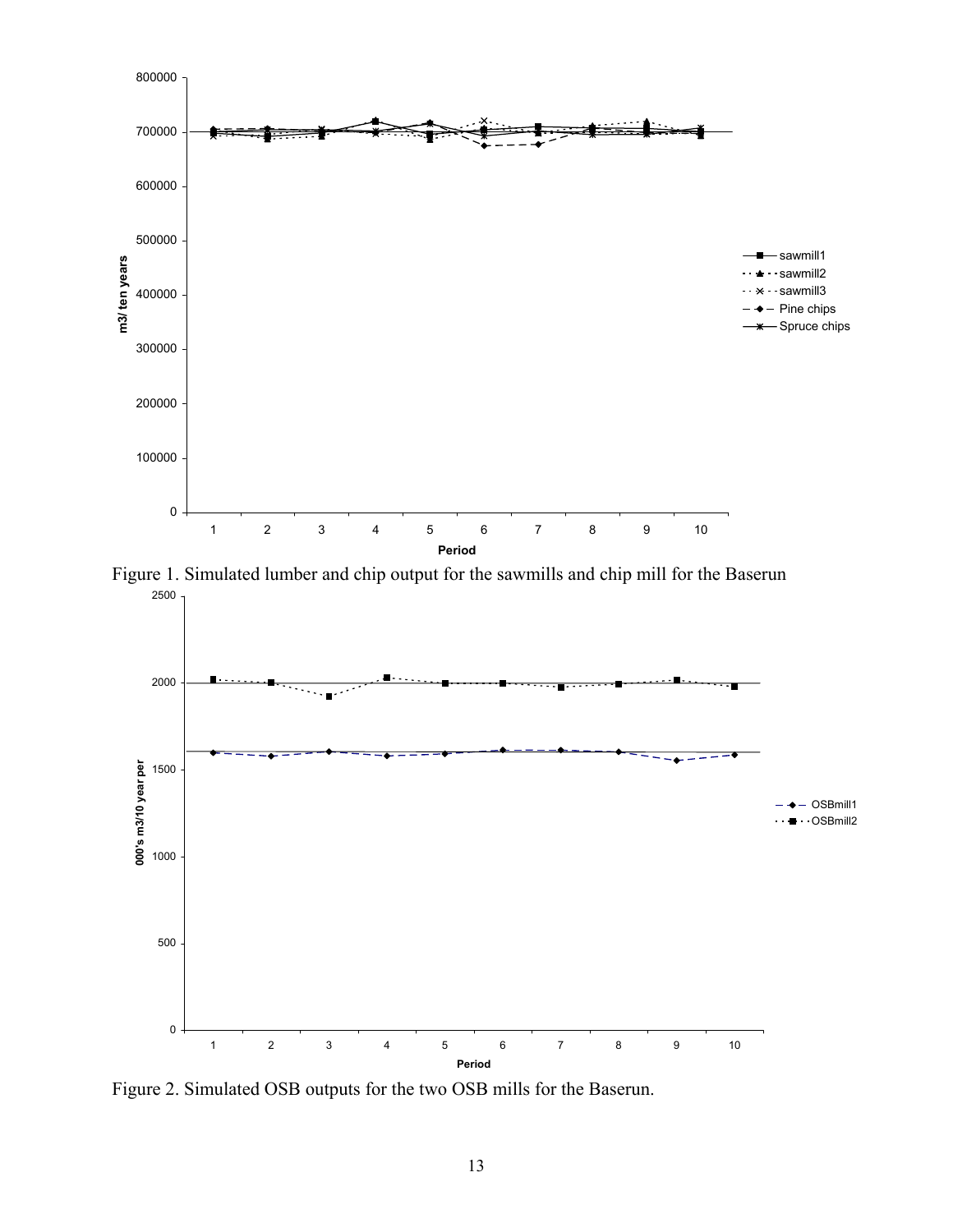

Figure 3. Indexes of shadow prices for lumber mills. Comparison for 3 mills and the baserun and scenario 1.

sawmills 2 and 3 will need to harvest less and less economical stands in order to meet wood requirements.

Shadow prices for OSB mills are shown in Figure 4. For OSB mills, allowing wood to flow across FMA boundaries results in a decrease in marginal costs for both mills. The decrease appears to be greater for the mill 1. Another notable result for the OSB mills is that shadow prices, within a scenario, remain the same or slightly decrease over the planning horizon. This reflects a relative abundance of aspen wood on the two FMAs. Figure 5 shows the shadow prices for pulp mills. The results are similar to those for OSB mills except that the decrease in marginal costs for spruce chips is very large if the overlapping tenure constraints are dropped. This probably reflects a scarcity of spruce wood within the allowed area of harvest.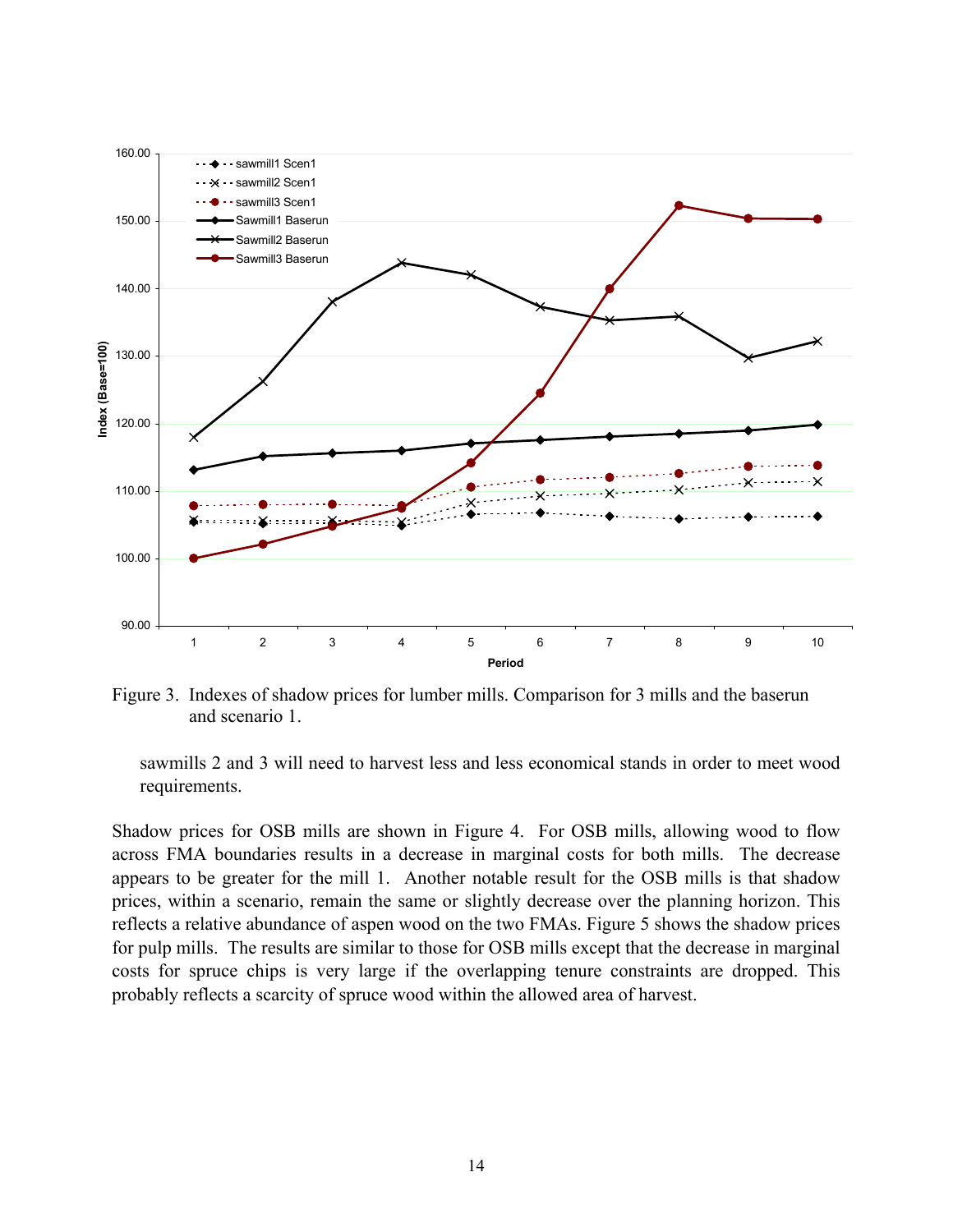

Figure 4. Indexes of shadow prices for OSB mills. Comparison for 2 mills and the baserun and scenario 1.

Table 5 shows the shadow prices or marginal costs of the overlapping tenure constraints. The shadow prices on these constraints represent the marginal reduction in the objective function as result of not allowing a small amount of wood to be harvested from the areas from which the mill is restricted from harvesting. Hence, since the shadow price for Edson sawmill is \$19.92/m3 in the first period the overall objective function would increase \$19.92 for every m3 of wood that it could harvest from outside the area from which it is currently allowed to harvest. The shadow prices for the OSB mills are zero because there are no restrictions on where these mills can harvest. The results in this table also suggest that the cost of the overlapping tenure constraints is large and could increase over time.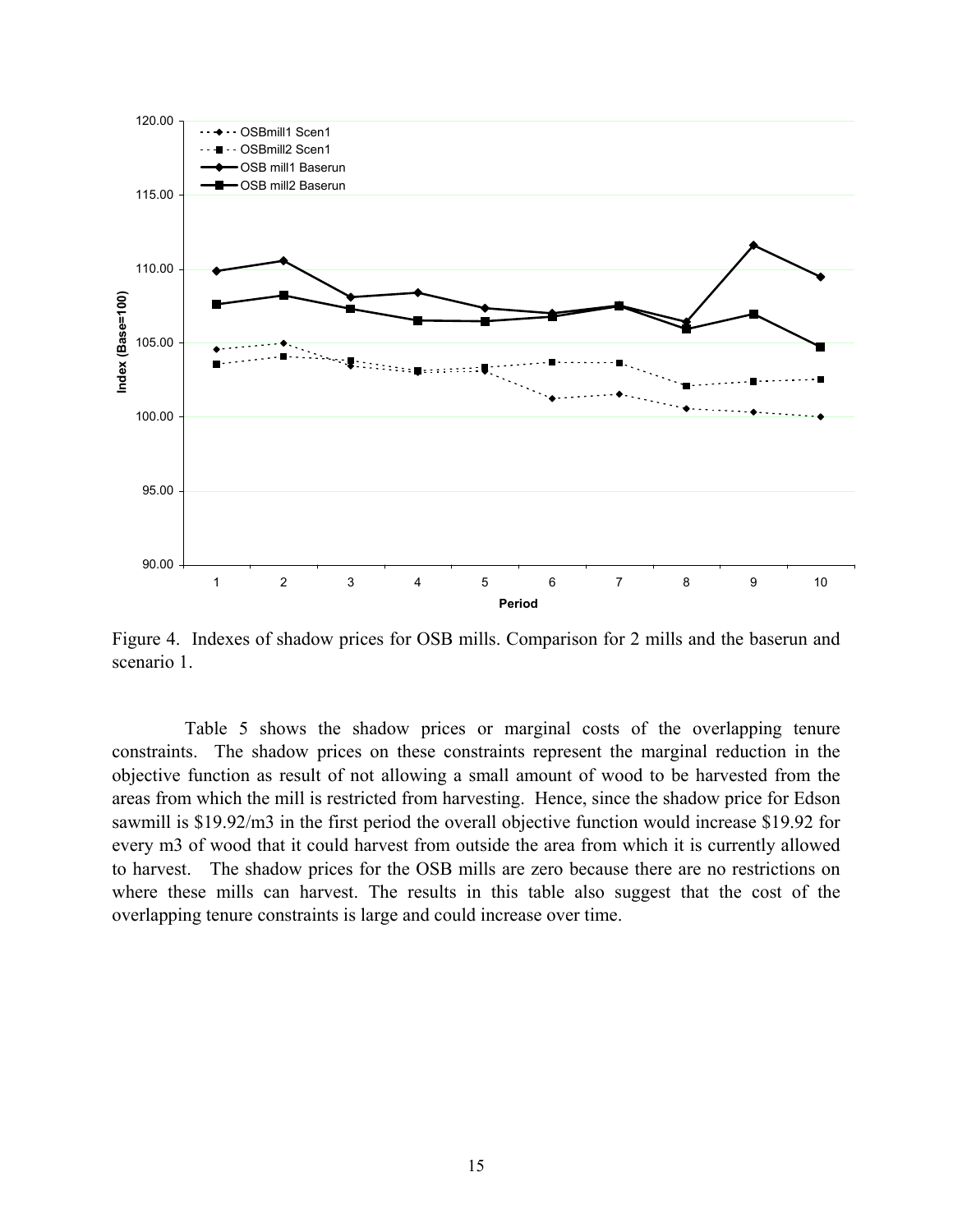

Figure 5. Indexes of shadow prices for chip (pulp) mills. Comparison for 2 mills and the baserun and scenario 1.

|                        | Period |       |       |                |       |       |       |       |       |       |
|------------------------|--------|-------|-------|----------------|-------|-------|-------|-------|-------|-------|
| Mill / location        |        | 2     | 3     | $\overline{4}$ | 5     | 6     |       | 8     | 9     | 10    |
|                        |        |       |       |                |       |       |       |       |       |       |
| Sawmill (Drayton       | 19.92  | 20.67 | 21 35 | 21.88          | 22.52 | 23.41 | 26.84 | 29.00 | 26.26 | 26.59 |
| Valley)                |        |       |       |                |       |       |       |       |       |       |
| Sawmill (Edson)        | 11.90  | 14.23 | 18.76 | 21<br>-71      | 21.47 | 20.98 | 21.70 | 25.13 | 23.46 | 25.56 |
| Sawmill (Whitecourt)   | 5.59   | 7.09  | 7.32  | 9.05           | 12.26 | 17.21 | 23.54 | 29.00 | 31.98 | 28.44 |
| OSB Mill (Drayton      | 0.00   | 0.00  | 0.00  | 0.00           | 0.00  | 0.00  | 0.00  | 0.00  | 0.00  | 0.00  |
| Valley)                |        |       |       |                |       |       |       |       |       |       |
| OSB Mill (Edson)       | 0.00   | 0.00  | 0.00  | 0.00           | 0.00  | 0.00  | 0.00  | 0.00  | 0.00  | 0.00  |
| Chip Mill (Whitecourt) | 12.23  | 13.55 | 15.31 | 17.70          | 21.20 | 26.30 | 33.93 | 35.12 | 36.32 | 38.57 |

Table 5. Final shadow prices of the harvest area and land base restriction by period.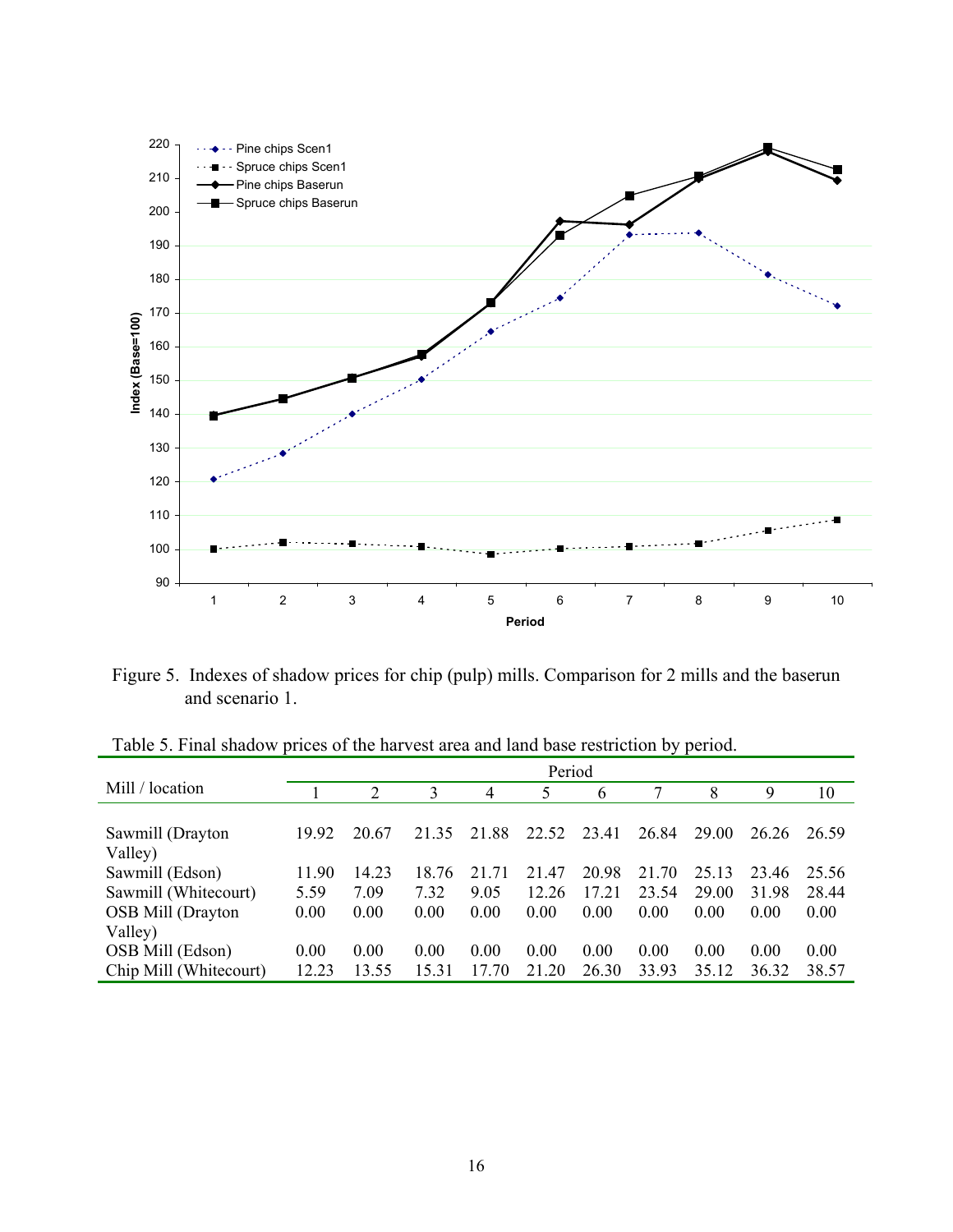

Figure 6. Age class distribution for all species at the beginning of the planning horizon and each planning period for the Baserun.

#### **Potential Management Applications**

The management applications of the approach presented are many. Only a few will be explored here. In the context of the current example on overlapping tenures, the model supplies data on the marginal cost of wood and the marginal cost of overlapping tenure constraints. The model shows how inefficiencies in wood allocation, in this case imposed by overlapping tenure constraints, can affect the costs of supplied wood to different mills over time and space. As revealed in our example, the model is also capable of showing that gains (or losses) from policy changes can be uneven. However, the allocation of wood under Scenario One is efficient while the allocation under the Baserun is not. Hence, there must be other allocations that would compensate the losers, which could be identified by making other model runs. This could be invaluable information for the purpose of long term timber supply planning.

A detailed analysis of the harvest schedule was not carried out for this example. However, a more detailed analysis of the harvest schedule would reveal how the transport destinations for wood in each location changes under the two scenarios presented. This analysis would also reveal if there are any differences in which supply locations are harvested, how much they are harvested and at what times they are harvested within the planning horizon. One could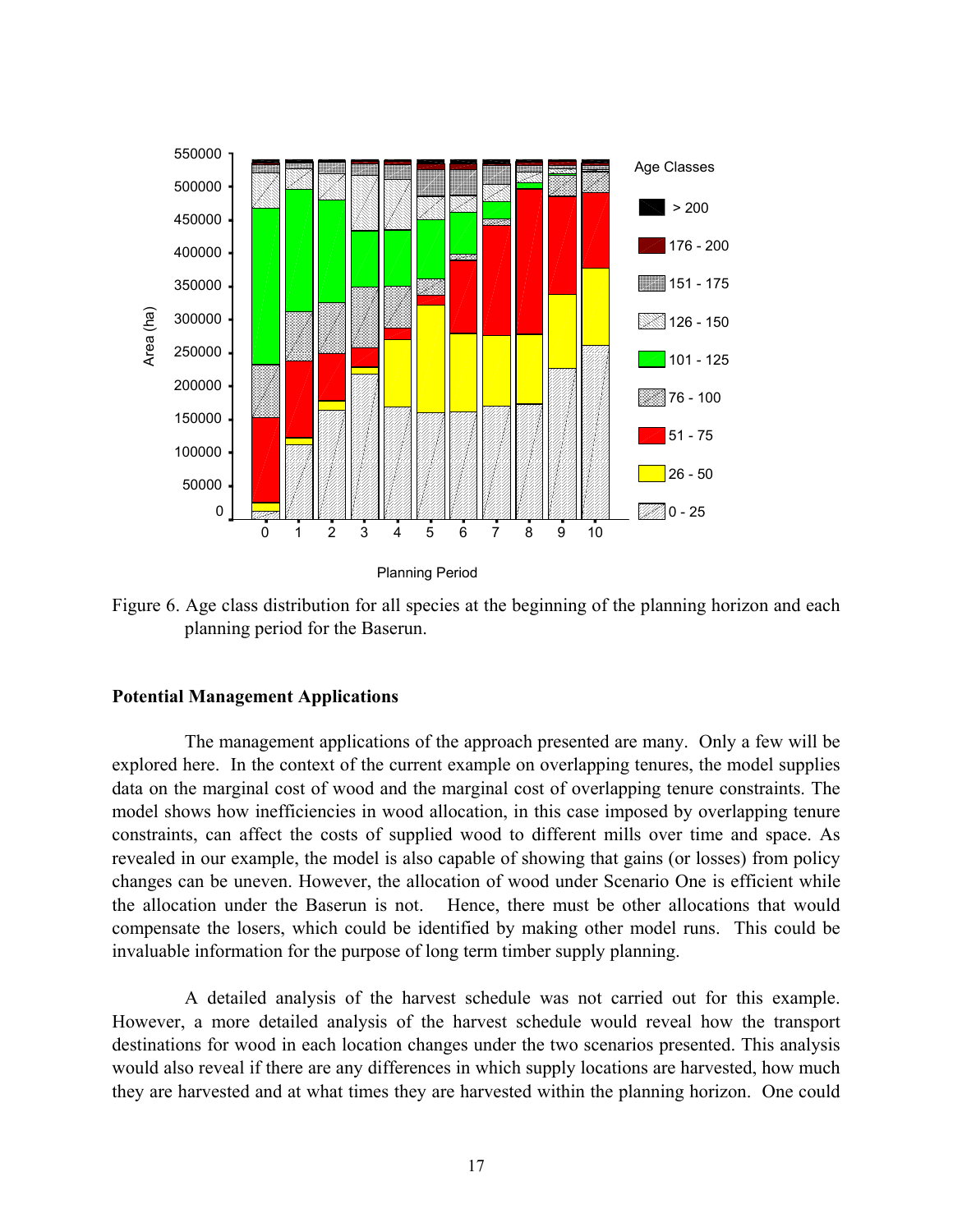also look at the schedule of regeneration activities and their costs. The increased marginal costs in the overlapping tenure run could be interpreted in a couple of ways. First, the increased marginal costs imply that the marginal value of timber (marginal value  $=$  marginal cost) increases in the future, given that the assumptions about the demand in the future are correct. This suggests that prices may become high enough to justify more intensive silviculture. The second and alternative interpretation is that the demand scenario is incorrect and that the implied marginal value or price of timber is too high. In this case the model's demand specification should be reformulated to allow wood harvests to decrease thus decreasing wood harvests in the future. Hence, the model provides a way of tying the wood production to marginal costs and values of timber, which can be compared to expectations of future timber prices. This provides valuable information for supply planning and current planning in silvicultural investment expenditures.

Although the example described here did not include non-timber values there is no reason that non-timber values could not be included. This would require the model to track attributes of the forest that are linked to non-timber values. Constraints on the levels of nontimber value attributes could be added and shadow prices computed for these constraints in a similar manner as the timber value constraints described in this report. Alternatively, in some cases, non-timber values could be incorporated directly into the objective function. For example, recreational forest user utility functions derived from Random Utility Models could be incorporated into this type of framework. Both of these approaches could be extremely useful for evaluating landscape management strategies such as TRIAD. Finally, while the model discussed in this report does not include non-linearities or binary 0-1 variables the framework lends itself to extension in that direction. Specifically, the method is capable of including non-linearities such as; binary 1-0 variables for modeling forest access (whether an area is accessed or not) and non-linear product demands. The incorporation of optimal forest access decisions over time and space will be an important capability for identifying access plans that maximize benefits in terms of both timber values and location of forest reserves under a TRIAD landscape management strategy. Modeling forest access is also important for evaluating the impact of forest access on behavior of non-timber forest users.

# **CONCLUSIONS**

This study applied an optimization approach to forest management scheduling to two forest management problems. The two models investigated were a Base Model, which imposed overlapping tenure constraints and Scenario One, which removed the overlapping tenure constraints. Both models were very large formulations which were solved in a short period of time (approximately 30 min) using a variant of the dual decomposition approach proposed by Hoganson and Rose (1984). Although the model described in this report dealt only with timber supply in the context of overlapping tenure constraints, the model can be extended to consider non-timber values. Other extensions include expanding the spatial detail and including forest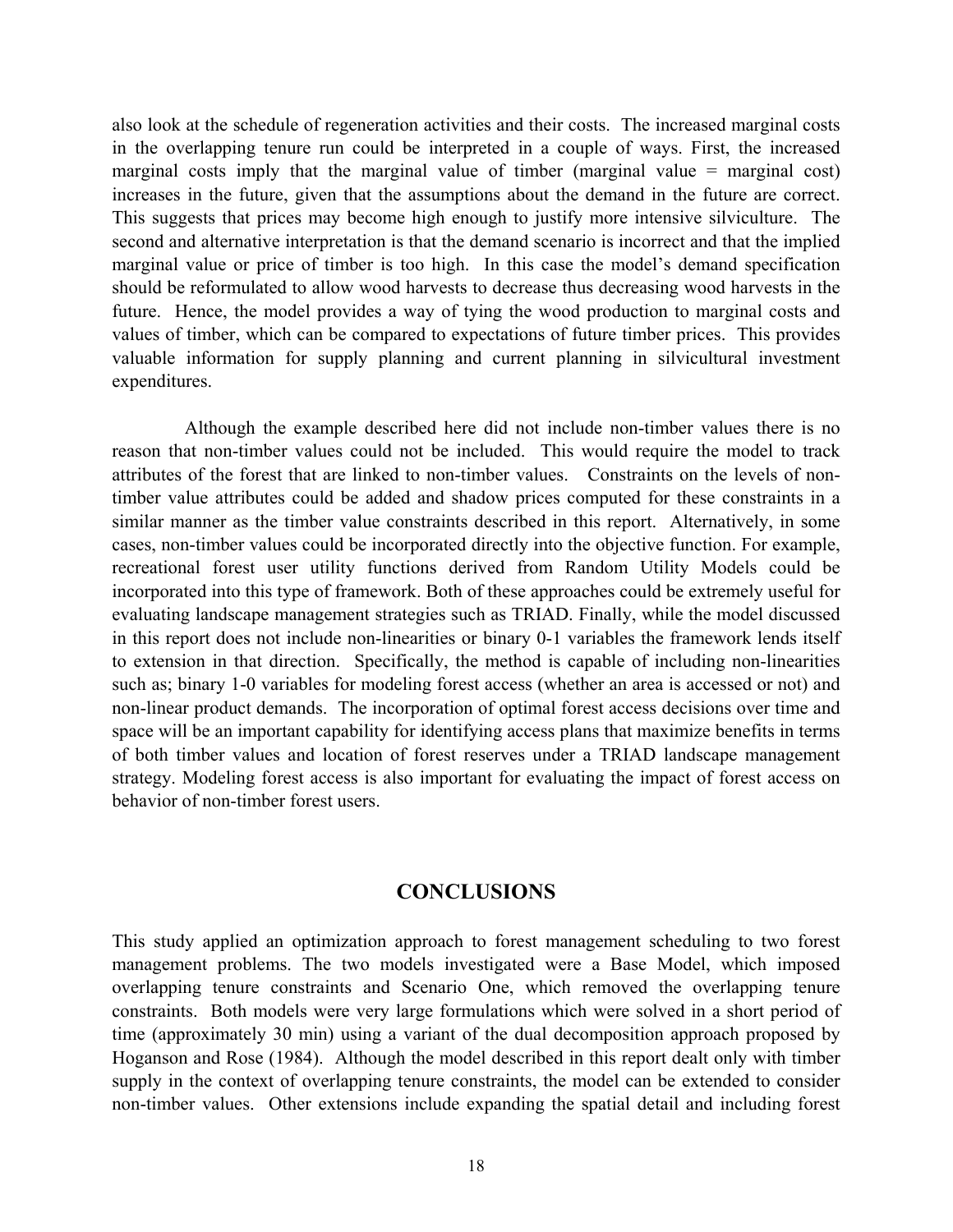access considerations. In the models reported here each analysis area was included into a supply location defined as a one-quarter township (5 x 5 km). Making the size of the spatial unit smaller might actually improve how the model converges.

A comparison of the results from the Base Model and Scenario One showed that overlapping tenure constraints can be costly. Marginal costs on the overlapping tenure constraints were all positive. In addition marginal costs of wood products at each mill location increased with one exception. The exception shows that costs and benefits of a change in policy can result in gains for some and losses for others. However, further model runs could be made to identify win-win allocations of wood across mills.

#### **REFERENCES**

- Beck, J. A., Anderson, R. G., Armstrong, G. W., and Farrow, G. H. 1987. Alberta economic timber supply study: Final report. Canada-Alberta forest resource development agreement, Supply and Services Canada, Ottawa.
- Berk, P., and Bible, T. 1984. Solving and interpreting large-scale harvest scheduling problems by duality and decomposition. For. Sci. 30(1): 173-182.
- Dantzig, G. B., and Wolfe, P. 1961. The decomposition algorithm for linear programs. Econometrica 29(4): 767-779.
- Fisher, M. L. 1981. The lagrangian relaxation method for solving integer programming problems. Management Science 27(1) 1-18.
- Fisher, M. L. 1985. An applications oriented guide to lagrangian relaxation. Interfaces 15: 10-21.
- Gunn, E. A., and Rai, A. K. 1987. Modeling and decomposition for planning long-term forest harvesting in an integrated industry structure. Can. J. For. Res. 17: 1507-1518.
- Gunn, E. A. Thorburn, M., and Rai, A. K. 1988. A decomposition method based on the augmented lagrangian. INFOR 26(2): 91-113.
- Hauer, G. K. 1993. Timber management scheduling with multiple markets and multiple products. M. S. Thesis, University of Minnesota, Minnesota. 122 pp.
- Hoganson, H. M., and Rose, D. W. 1984. A simulation approach to optimal timber management scheduling. For. Sci. 30(1): 220-238.
- Johnson, K. L. and Scheurman, H. L. 1977. Techniques for prescribing optimal timber harvest and investment under different objectives-Discussion and Synthesis. For. Sci. Monograph 18. 31pp.
- Ladson, L. 1970. Optimization theory for large systems. MacMillan Publishing Company, New York, NY.pp. 200 – 250.
- Luckert, M. K., 1991. Tenures for mixed wood management: a framework for policy analysis. Forest Economics and Policy Analysis Research Unit. University of British Columbia. Working Paper No. 164. 44 pp.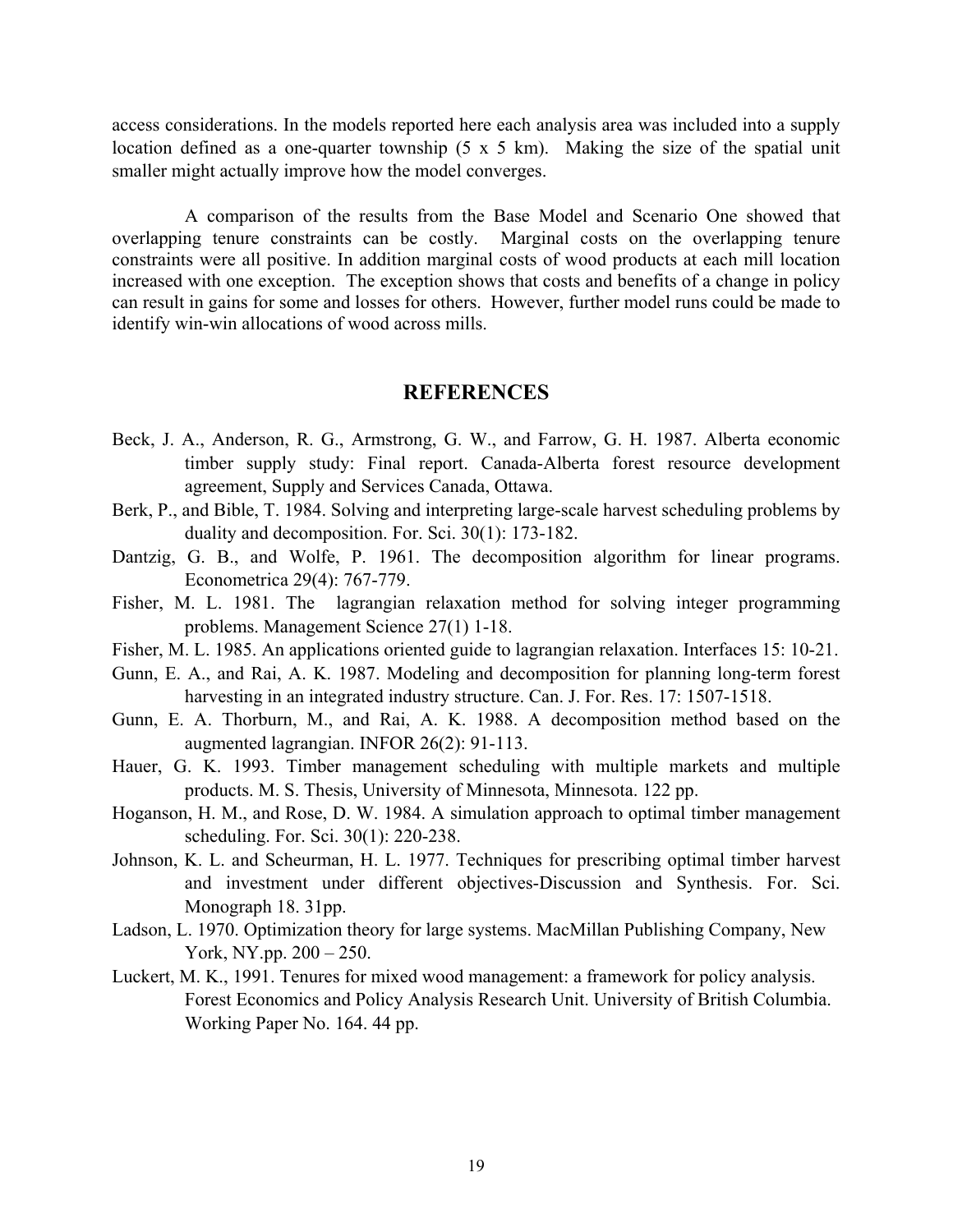# **APPENDIX**

# **Model Formulation**

$$
P \quad Max \quad \sum_{m=1}^{M} \sum_{t=1}^{T} \beta^{t-1} \Biggl[ \int_{0}^{M_{mt}} D_{mt}(X) dX \Biggr] + \sum_{i=1}^{I} \sum_{j=1}^{J_{i}} \sum_{t=1}^{T} E_{ins} w_{ins} - \sum_{i=1}^{I} \sum_{j=1}^{J_{i}} \sum_{s=-T^{o}}^{T} \sum_{t=1}^{T} C_{ijst} x_{ijst} - \sum_{t=1}^{T} \sum_{m=1}^{T} h_{vt} (V_{vtm}) - \sum_{t=1}^{T} \sum_{m=1}^{T} h_{qt} (V_{qtm}) \tag{1.1}
$$

subject to

*j J*

*T*

*t*

$$
\sum_{j=1}^{J_i} \sum_{t=1}^{T} x_{ijst} + \sum_{j=1}^{J_i} w_{ins} = A_{is} \qquad \forall i, s = -T^o, ..., 0
$$
 [1.2]

$$
\sum_{j=1}^{J_i} \sum_{h=s+z}^{T} x_{ijsh} + \sum_{j=1}^{J_i} w_{ijt} - \sum_{j=1}^{J_i} \sum_{s=-T^o}^{t-z} x_{ijst} = 0 \qquad \forall i, t = 1,...,T
$$
 [1.3]

$$
\sum_{j \in J_i^c} \left( \sum_{t=1}^T x_{ijst} + w_{ijs} \right) \ge \delta^c \left( \sum_{t=1}^T x_{ijst} \right) \qquad \forall i \in I^c, I^{cd}, I^{dc}
$$
 [1.4]

$$
\sum_{j \in J_i^d} \left( \sum_{t=1}^T x_{ijst} + w_{ijs} \right) \ge \delta^d \left( \sum_{t=1}^T x_{ijst} \right) \qquad \forall i \in I^d \tag{1.5}
$$

$$
\sum_{i \in I^{m}} \sum_{j \in J^{m}_{i}} \widetilde{\nu}_{ijstm} \chi_{ijst} \leq 0 \qquad \qquad \forall s, t \quad and \quad m \qquad [1.6]
$$

$$
\sum_{i \in I_k^{AC}} \sum_{j \in J_{ik}^{AC}} \sum_{s=-T^o}^{t} v_{ijstk} x_{ijst} \le M_{kt}^{AC} \qquad \forall k
$$

$$
M_{kt}^{AC} \leq M_{kt+1}^{AC} \qquad \forall k, t = 1, \dots, T-1 \qquad [1.8]
$$

$$
\sum_{i\in I^k}\sum_{j}^{J_i}\sum_{s=-T^o}^{t}v_{ijstm}x_{ijst} \leq \alpha_{mk}M_{kt}^{AC} \qquad \qquad \forall mt
$$

$$
\sum_{i=1}^{I} \sum_{j=1}^{J_i} \sum_{s=-T'}^{t-z} \widetilde{v}_{ijstm} x_{ijst} + \widetilde{V}_{vtm} + \widetilde{V}_{qtm} \ge M_{mt} \qquad m = 1,..,M
$$
 [1.10]

$$
\widetilde{\nu}_{ijst} = \sigma_{ijst} \nu_{ijst} \qquad \forall mt \qquad [1.11]
$$

$$
\widetilde{V}_{\nu tm} = \sigma_{m} V_{\nu tm} \qquad \forall mt \qquad [1.12]
$$

$$
\widetilde{V}_{qtm} = \sigma_{mt} V_{qtm} \qquad \forall mt \qquad [1.13]
$$

$$
x_{ijst} \ge 0 \qquad \forall ijst \qquad [1.14]
$$

$$
w_{ins} \ge 0 \qquad \qquad \forall ins \tag{1.15}
$$

$$
M_{pt} \ge 0 \qquad \forall pt \qquad [1.16]
$$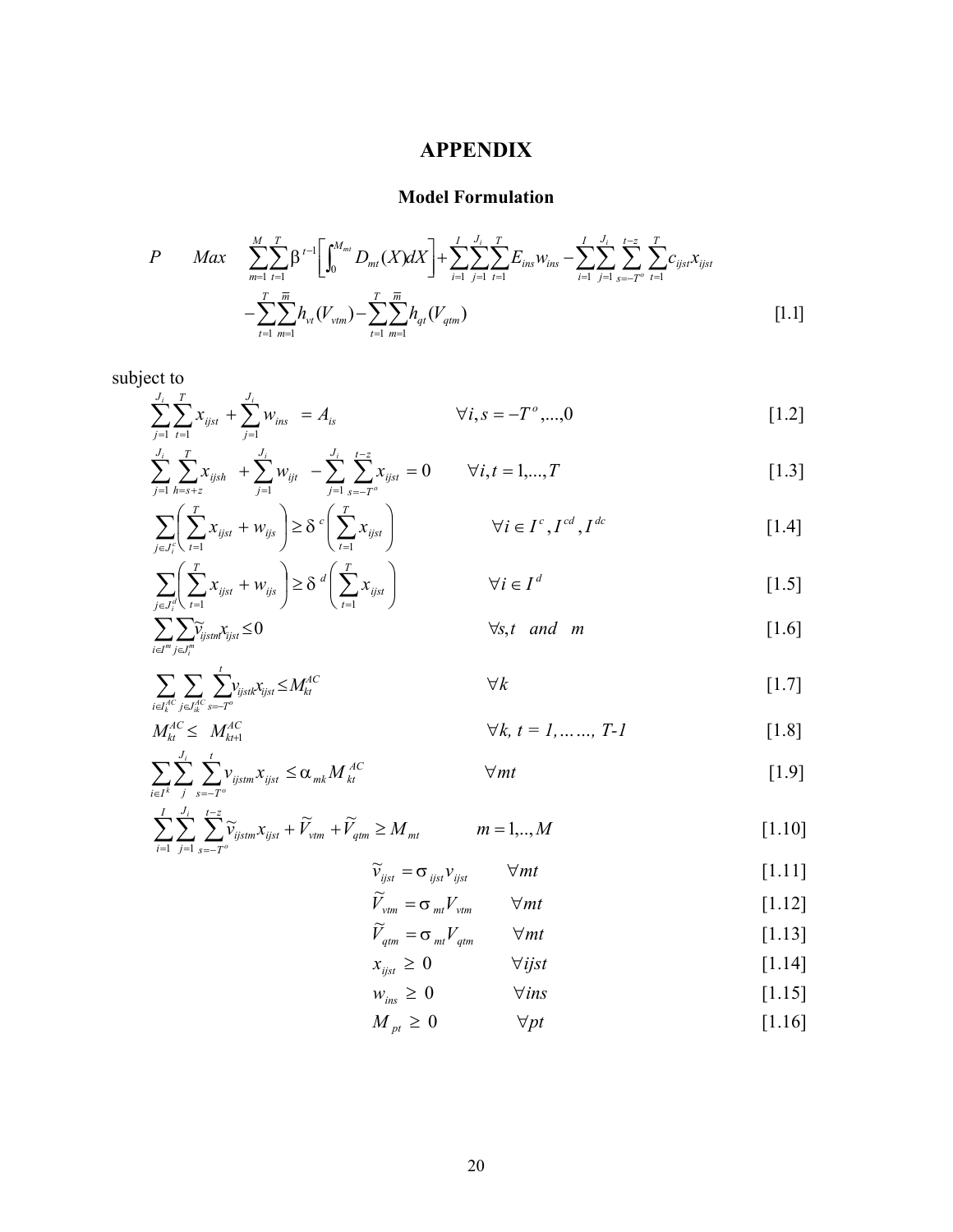| where:                                                         |                                                                                                                                                                                                                                                                        |
|----------------------------------------------------------------|------------------------------------------------------------------------------------------------------------------------------------------------------------------------------------------------------------------------------------------------------------------------|
| $D_{mt}(X)$<br>m                                               | = the demand function for wood products from mill $m$ in period $t$ .<br>= counter for mills; $m = 1,,M$ ;                                                                                                                                                             |
|                                                                | for Weyerhaeuser mills, where<br>$m=1,\ldots,\overline{m}$<br>$\overline{m}$ < M                                                                                                                                                                                       |
| $A_{is}$                                                       | $=$ the number of area unit of stand type $i$ in the first period that were regenerated<br>in period $s$ .                                                                                                                                                             |
| $E_{ins}$                                                      | $=$ the discounted value per unit area of managing stand type <i>i</i> with regeneration<br>prescription $n$ , starting in period $s$ and leaving the stand type as ending inventory                                                                                   |
| $W_{ijs}$ ( $W_{ijt}$ )                                        | = area managed stand type <i>i</i> with regeneration prescription <i>j</i> , in period <i>s</i> (period <i>t</i> )<br>and left as ending inventory                                                                                                                     |
| $c_{ijst}$                                                     | $=$ the discounted cost per unit area of managing stand type <i>i</i> with regeneration<br>prescription $j$ , starting in period s and final harvest in period $t$                                                                                                     |
| $x_{ijst}$ ( $x_{ijsh}$ )<br>$\widetilde{\mathcal{V}}_{ijstm}$ | $=$ area managed on stand type <i>i</i> with regeneration prescription and market<br>shipping plan $j$ , starting in period s and final harvest in period $t$ (period $h$ ).<br>= the volume per unit of wood products from mill $m$ , in period $t$ , when stand type |
|                                                                | $i$ is regenerated in period $s$ and managed with prescription and market shipping<br>plan $j$ .                                                                                                                                                                       |
| $V_{ijstk}$                                                    | = the volume harvested of AAC from unit $k$ in period $t$ , when stand type $i$ is                                                                                                                                                                                     |
|                                                                | regenerated in period s and managed with prescription and market shipping plan<br>j.                                                                                                                                                                                   |
| $\sigma_{ijst}$                                                | $=$ conversion factor of merchantable volume into wood products                                                                                                                                                                                                        |
| $v_{ijst}$<br>$M_{mt}$                                         | = the merchantable volume per unit in period $t$ , when stand type $i$ is regenerated in<br>period $s$ and managed with prescription and market shipping plan $j$ .<br>= output of mill $m$ in period $t$                                                              |
| $V_{\rm vtm}$                                                  | $=$ Volume of wood delivered to mill $m$ , from wood acquired by Weyerhaeuser<br>from private landowner $v$ in period $t$ .                                                                                                                                            |
| $V_{qtm}$                                                      | $=$ Volume of wood delivered to mill $m$ , from wood harvested from quotas owned<br>by Weyerhaeuser in FMA $q$ in period $t$ .                                                                                                                                         |
| $\widetilde{V}_{\mathit{vtm}}$                                 | = Volume of output of wood products from mill $m$ , from wood acquired by<br>Weyerhaeuser from private landowner $v$ in period $t$ . This is obtained by                                                                                                               |
| $\widetilde{V}_{qtm}$                                          | multiplying the delivered wood volume ( $V_{\nu tm}$ ) by the mill conversion factor ( $\sigma_{mt}$ ).<br>= Volume of output of wood products from mill $m$ , from wood harvested from                                                                                |
|                                                                | quotas owned by Weyerhaeuser in FMA $q$ in period $t$ . This is obtained by                                                                                                                                                                                            |
| $h_{vt}$ (V <sub>vtm</sub> )<br>$h_{qt}$ (V <sub>qtm</sub> )   | multiplying the delivered wood volume ( $V_{qtm}$ ) by the mill conversion factor ( $\sigma_{mt}$ ).<br>= the cost $m^{-3}$ of wood obtained by Weyerhaeuser from private landowner v in<br>period $t$                                                                 |
|                                                                | $=$ harvest and transport cost m <sup>-3</sup> of wood obtained by Weyerhaeuser from its<br>quotas in other FMA area $q$ in period $t$ .                                                                                                                               |
| $\delta^{\,c}$                                                 | = percentage of analysis area that must be regenerated to conifer species                                                                                                                                                                                              |
| $\delta^d$                                                     | = percentage of analysis area that must be regenerated to deciduous species                                                                                                                                                                                            |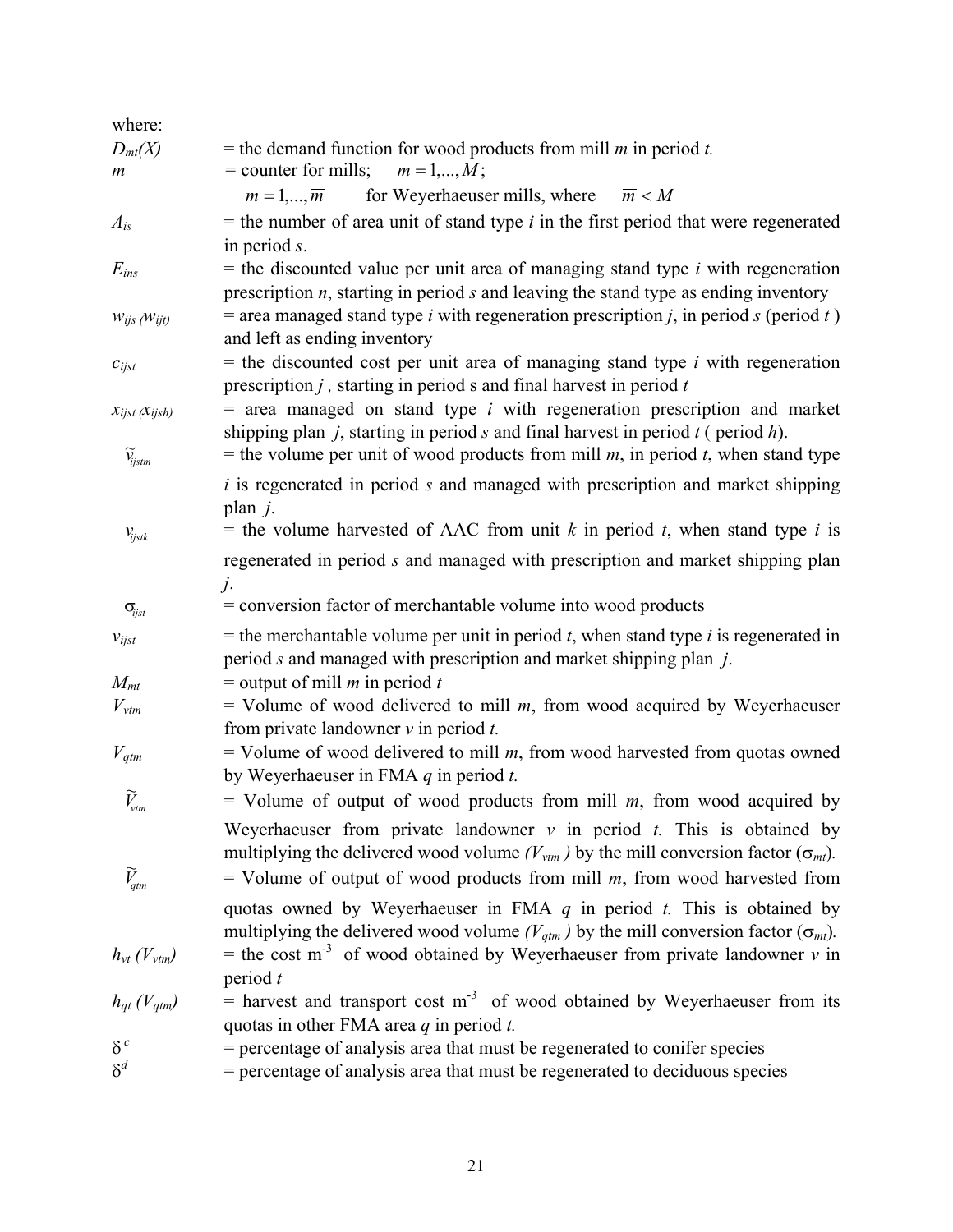| $J_i$            | = the set of regeneration prescriptions and transport destinations for analysis area<br>$\dot{l}$ .                                                                                                                                                                                                                                |
|------------------|------------------------------------------------------------------------------------------------------------------------------------------------------------------------------------------------------------------------------------------------------------------------------------------------------------------------------------|
|                  | $J_i = \{(1,1), \ldots, (N_i,1); \ldots, (1,D), \ldots, (N_i, D)\}\.$ Each pair refers to a prescription<br>and destination combination; where $N_i$ is the number of prescriptions for stand i<br>and D is the number of destinations. It should be noted that wood from any stand i<br>can be sent to more than one destination. |
| $J_i^c$          | $=$ subset of $J_i$ that includes regeneration prescriptions that meet the conifer                                                                                                                                                                                                                                                 |
|                  | standards                                                                                                                                                                                                                                                                                                                          |
| $J_i^d$          | $=$ subset of $J_i$ that includes regeneration prescriptions that meet the deciduous<br>standards                                                                                                                                                                                                                                  |
| $\widetilde{I}$  |                                                                                                                                                                                                                                                                                                                                    |
|                  | = set of forest types and locations. This set includes conifer, deciduous, and                                                                                                                                                                                                                                                     |
|                  | mixedwood land bases and various site classes of the different land bases. That is,<br>$I^c, I^d, I^{dc}, I^{cd}, I^{AC}_k \subset \widetilde{I}$                                                                                                                                                                                  |
| $\boldsymbol{I}$ | $=$ the number of stand types                                                                                                                                                                                                                                                                                                      |
| L                | $=$ number of supply locations                                                                                                                                                                                                                                                                                                     |
| $I^m$            | = the set of locations/forest types that are not available to mill $m$                                                                                                                                                                                                                                                             |
| $J_i^m$          | = the set of transport/prescriptions that are defined for mill $m$                                                                                                                                                                                                                                                                 |
| $I_k^{AC}$       | $=$ the set of locations/land types that form the basis for calculating AAC on AAC                                                                                                                                                                                                                                                 |
|                  | unit $k$ . An AAC unit is defined for the purposes of this study as one of the two<br>FMAs $(k = Edson FMA, Dryton Valley FMA)$ .                                                                                                                                                                                                  |
| $J_{ik}^{AC}$    | = the set of management prescriptions/destinations that add into the calculation of                                                                                                                                                                                                                                                |
|                  | AAC on unit k. Note that $J_{ik}^{AC} \subset J_i$                                                                                                                                                                                                                                                                                 |
| $M_{kt}^{AC}$    | = the volume harvested that forms the basis for AAC on unit $k$ in period $t$                                                                                                                                                                                                                                                      |
| $\alpha_{mk}$    | = mill <i>m</i> 's share of AAC in unit <i>k</i> and $I^k$ be the set of stands in unit <i>k</i> with wood                                                                                                                                                                                                                         |
|                  | sent to mill $m$                                                                                                                                                                                                                                                                                                                   |
| $\overline{z}$   | $=$ minimum time between regeneration and harvest                                                                                                                                                                                                                                                                                  |
| T                | $=$ the number of planning periods in the planning horizon                                                                                                                                                                                                                                                                         |
| $\beta$          | $=$ discount factor                                                                                                                                                                                                                                                                                                                |
|                  |                                                                                                                                                                                                                                                                                                                                    |

Equation set [1.2] accounts for the forest area regenerated before the planning period (existing stands). Total area harvested during the planning horizon plus area left as ending inventory (at the end of the planning horizon) should equal the initial area (regenerated in period *s* before planning period).

To account for area regenerated during the planning period. Total area harvested during the planning period plus area left as ending inventory at the end of the planning period should equal area regenerated during the planning period. Equation [1.3] ensures that all harvested areas are regenerated. However, due to the regeneration standards for conifer and deciduous land bases, we need additional constraints. Current provincial regulations require that conifer land bases be regenerated to at least 80% conifer and deciduous land bases to at least 80% deciduous